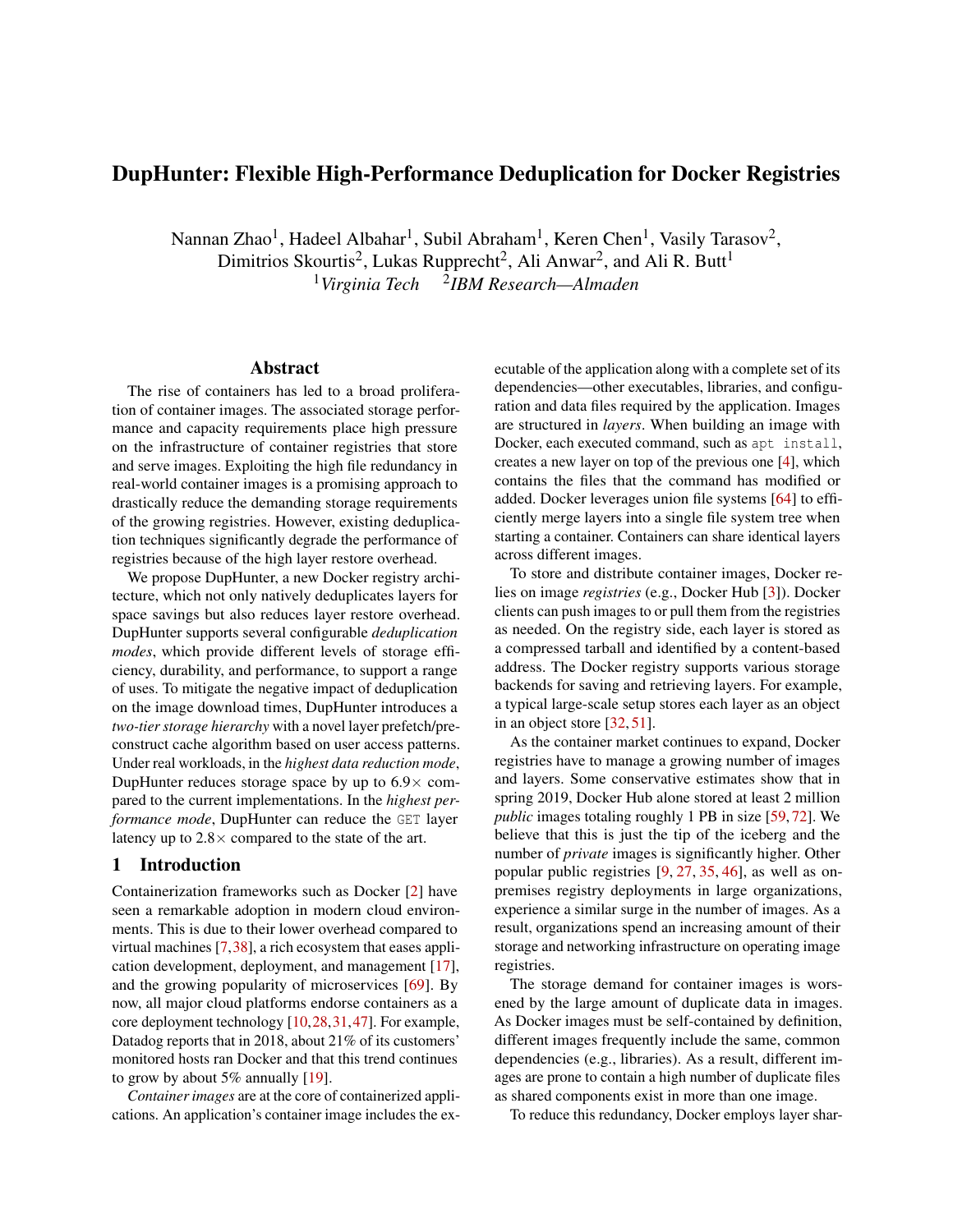ing. However, this is insufficient as layers are coarse and rarely identical because they are built by developers independently and without coordination. Indeed, a recent analysis of the Docker Hub image dataset showed that about 97% of files across layers are duplicates [\[72\]](#page-14-3). Registry storage backends exacerbate the redundancy further due to the replication they perform to improve image durability and availability [\[12\]](#page-12-10).

Deduplication is an effective method to reduce capacity demands of intrinsically redundant datasets [\[52\]](#page-13-7). However, applying deduplication to a Docker registry is challenging due to two main reasons: 1) layers are stored in the registry as compressed tarballs that do not deduplicate well [\[44\]](#page-13-8); and 2) decompressing layers first and storing individual files incurs high reconstruction overhead and slows down image pulls. The slowdowns during image pulls are especially harmful because they contribute directly to the startup times of containers. Our experiments show that, on average, naive deduplication increases layer pull latencies by up to  $98\times$  compared to a registry without deduplication.

In this paper, we propose DupHunter, the first Docker registry that natively supports deduplication. DupHunter is designed to increase storage efficiency via layer deduplication while reducing the corresponding layer restoring overhead. It utilizes domain-specific knowledge about the stored data and the storage system to reduce the impact of layer deduplication on performance. For this purpose, DupHunter offers five key contributions:

- 1. DupHunter exploits existing replication to improve performance. It keeps a specified number of layer replicas as-is, without decompressing and deduplicating them. Accesses to these replicas do not experience layer restoring overhead. Any additional layer replicas needed to guarantee the desired availability are decompressed and deduplicated.
- 2. DupHunter deduplicates rarely accessed layers more aggressively than popular ones to speed up accesses to popular layers and achieve higher storage savings.
- 3. DupHunter monitors user access patterns and proactively restores layers *before* layer download requests arrive. This allows it to avoid reconstruction latency during pulls.
- 4. DupHunter groups files from a single layer in *slices* and evenly distributes the slices across the cluster, to parallelize and speed up layer reconstruction.
- 5. We use DupHunter to provide the first comprehensive analysis of the impact of different deduplication levels (file and block) and redundancy policies (replication and erasure coding) on registry performance and space savings.

We evaluate DupHunter on a 6-node cluster using real-world workloads and layers. In the *highest performance mode*, DupHunter outperforms the state-of-the-art Docker registry, Bolt [\[41\]](#page-13-9), by reducing layer pull latencies by up to 2.8×. In the *highest deduplication mode*, DupHunter reduces storage consumption by up to  $6.9 \times$ . DupHunter also supports other deduplication modes that support various trade-offs in performance and space savings.

## 2 Background and Related Work

We first provide the background on the Docker registry and then discuss existing deduplication works.

# <span id="page-1-0"></span>2.1 Docker Registry

The main purpose of a Docker registry is to store and distribute container images to Docker clients. A registry provides a REST API for Docker clients to *push* images to and *pull* images from the registry [\[20,](#page-12-11) [21\]](#page-12-12). Docker registries group images into *repositories*, each containing versions (*tags*) of the same image, identified as <repo-name:tag>. For each tagged image in a repository, the Docker registry stores a *manifest*, i.e., a JSON file that contains the runtime configuration for a container image (e.g., environment variables) and the list of layers that make up the image. A layer is stored as a compressed archival file and identified using a digest (SHA-256) computed over the uncompressed contents of the layer. When pulling an image, a Docker client first downloads the manifest and then the referenced layers (that are not already present on the client). When pushing an image, a Docker client first uploads the layers (if not already present in the registry) and then the manifest.

The current Docker registry software is a single-node application with a RESTful API. The registry delegates storage to a backend storage system through corresponding storage drivers. The backend storage can range from local file systems to distributed object storage systems such as Swift  $[51]$  or others  $[1, 5, 32, 51]$  $[1, 5, 32, 51]$  $[1, 5, 32, 51]$  $[1, 5, 32, 51]$  $[1, 5, 32, 51]$  $[1, 5, 32, 51]$  $[1, 5, 32, 51]$ . To scale the registry, organizations typically deploy a load balancer or proxy in front of several independent registry instances [\[11\]](#page-12-15). In this case, client requests are forwarded to the destination registries through a proxy, then served by the registries' backend storage system. To reduce the communication overhead between the proxy, registry, and backend storage system, Bolt [\[41\]](#page-13-9) proposes to use a consistent hashing function instead of a proxy, distribute requests to registries, and utilize the local file system on each registry node to store data instead of using a remote distributed object storage system. Multiple layer replicas are stored on Bolt registries for high availability and reliability. DupHunter is implemented based on the architecture of Bolt registry for high scalability.

Registry performance is critical to Docker clients. In particular, the layer pulling performance (i.e., GET layer performance) impacts container startup times significantly [\[30\]](#page-13-10). A number of works have studied various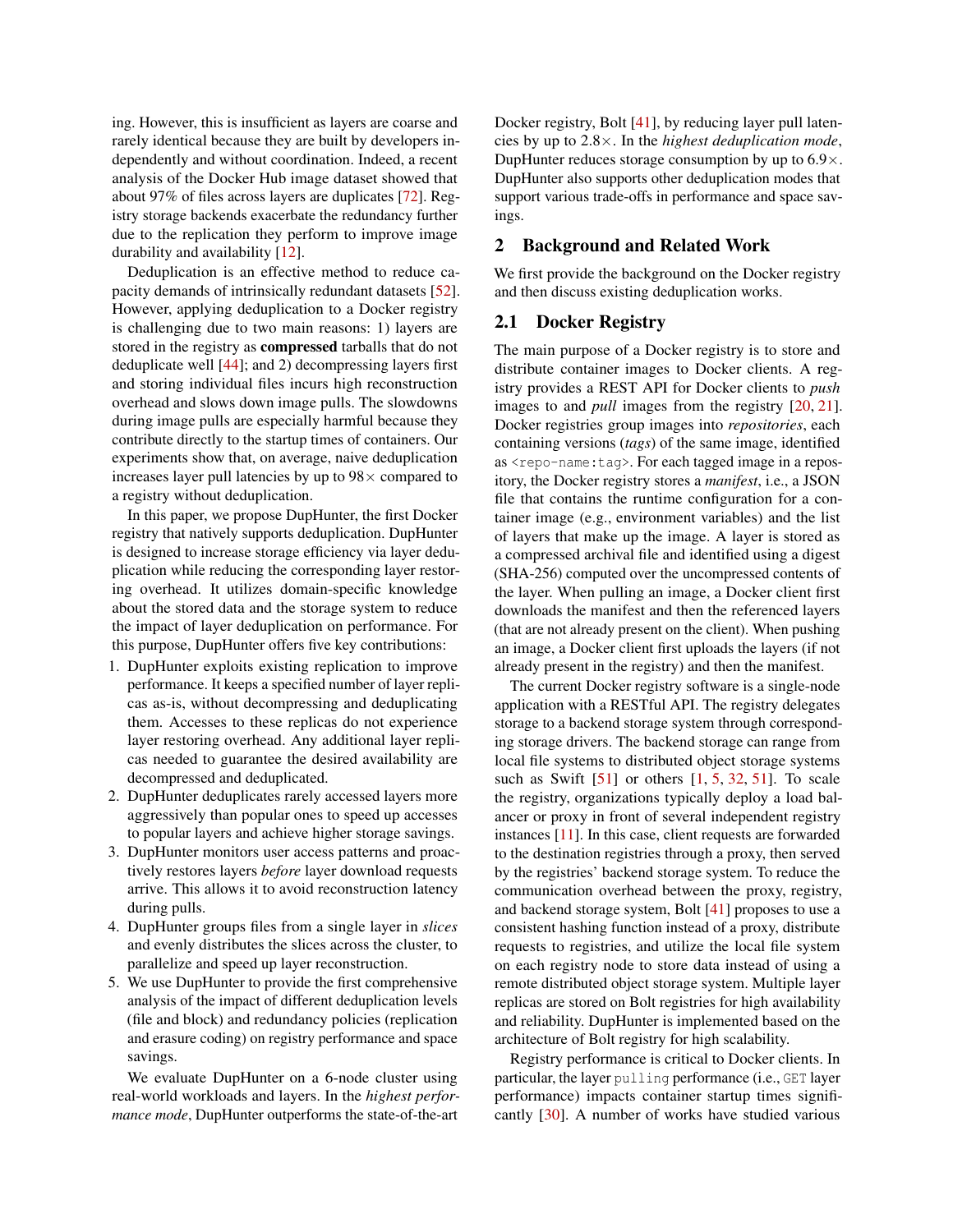dimensions of registry performance for a Docker image dataset [\[11,](#page-12-15) [14,](#page-12-16) [30,](#page-13-10) [60,](#page-14-4) [64,](#page-14-1) [71,](#page-14-5) [72\]](#page-14-3). However, such works do not provide deduplication for the registry. A community proposal exists to add file-level deduplication to container images [\[8\]](#page-12-17), but as of now lacks even a detailed design, let alone performance analysis. Skourtis et al. [\[59\]](#page-14-2) propose restructuring layers to optimize for various dimensions, including registry storage utilization. Their approach does not remove all duplicates, whereas DupHunter leaves images unchanged and can eliminate all duplicates in the registry. Finally, a lot of works aim to reduce the size of a single container image [\[22,](#page-12-18)[29,](#page-12-19)[54,](#page-14-6)[65\]](#page-14-7), and are complementary to DupHunter.

# 2.2 Deduplication

Data deduplication has received considerable attention, particularly for virtual machine images [\[33,](#page-13-11) [36,](#page-13-12) [61,](#page-14-8) [73\]](#page-14-9). Many deduplication studies focus on primary and backup data deduplication [\[23](#page-12-20)[–25,](#page-12-21)[39,](#page-13-13)[40,](#page-13-14)[42](#page-13-15)[,48,](#page-13-16)[58,](#page-14-10)[63](#page-14-11)[,68,](#page-14-12)[74\]](#page-14-13) and show the effectiveness of file- and block-level deduplication [\[45,](#page-13-17) [62\]](#page-14-14). To further reduce storage space, integrating block-level deduplication with compression has been proposed [\[66\]](#page-14-15). In addition to local deduplication schemes, a global deduplication method [\[49\]](#page-13-18) has also been proposed to improve the deduplication ratio and provide high scalability for distributed storage systems.

Data restoring latency is an important factor for storage systems with deduplication support. Efficient chunk caching algorithms and forward assembly are proposed to accelerate data restore performance [\[15\]](#page-12-22). At first glance, one could apply existing deduplication techniques to solve the issue of high data redundancy among container images. However, as we demonstrate in detail in [§3.2,](#page-2-0) such a naive approach leads to slow reconstruction of layers on image pulls, which severely degrades container startup times. DupHunter is specifically designed for Docker registries, which allows it to leverage image and workload information to reduce deduplication and layer restore overhead.

# <span id="page-2-2"></span>3 Motivating Observations

The need and feasibility of DupHunter is based on three key observations: 1) container images have a lot of redundancy; 2) existing scalable deduplication technologies significantly increase image pull latencies; and 3) image access patterns can be predicted reliably.

## 3.1 Redundancy in Container Images

Container image layers exhibit a large degree of redundancy in terms of duplicate files. Although Docker supports the sharing of layers among different images to remove some redundant data in the Docker registry, this is not sufficient to effectively eliminate duplicates. According to the deduplication analysis of the Docker Hub

<span id="page-2-1"></span>

| Table 1: Dedup. ratio vs. increase in GET layer latency. |  |  |  |
|----------------------------------------------------------|--|--|--|
|                                                          |  |  |  |

| Technology     | Dedup ratio,<br>compressed<br>layers | Dedup ratio,<br>uncompressed<br>layers | GET latency increase<br>wrt. uncompressed<br>layers |
|----------------|--------------------------------------|----------------------------------------|-----------------------------------------------------|
| <b>J</b> dupes |                                      |                                        | $36 \times$                                         |
| VDO            |                                      |                                        | $60 \times$                                         |
| <b>Btrfs</b>   |                                      | 2.3                                    | $51 \times$                                         |
| <b>ZFS</b>     |                                      | 2.3                                    | $50 \times$                                         |
| Ceph           |                                      |                                        | 98 ×                                                |

dataset [\[72\]](#page-14-3), 97% of files have more than one file duplicate, resulting in a deduplication ratio of  $2\times$  in terms of capacity. We believe that the deduplication ratio is much higher when private repositories are taken into account.

The duplicate files are executables, object code, libraries, and source code, and are likely imported by different image developers using package installers or version control systems such as apt, pip, or git to install similar dependencies. However, as layers often share many but not all files, this redundancy cannot be eliminated by Docker's current layer sharing approach.

*R*-way replication for reliability further fuels the high storage demands of Docker registries. Hence, satisfying demand by adding more disks and scaling out storage systems quickly becomes expensive.

### <span id="page-2-0"></span>3.2 Drawbacks of Existing Technologies

A naive approach to eliminating duplicates in container images could be to apply an existing deduplication technique. To experimentally demonstrate that such a strategy has significant shortcomings, we try four popular local deduplication technologies, VDO [\[67\]](#page-14-16), Btrfs [\[13\]](#page-12-23),  $ZFS$  [\[70\]](#page-14-17), Jdupes [\[34\]](#page-13-19), in a single-node setup and on one distributed solution, Ceph [\[16\]](#page-12-24), on a 3-node cluster. The deduplication block sizes are set to 4KB for both VDO and Ceph, and 128KB for both Btrfs [\[13\]](#page-12-23) and ZFS [\[70\]](#page-14-17) by default. Table [1](#page-2-1) presents the deduplication ratio and pull latency overhead for each technology in two cases: 1) when layers are stored compressed (as-is); and 2) when layers are uncompressed and unpacked into their individual files. Note that the deduplication ratios are calculated against the case when all layers are compressed (the details of the dataset and testbed are presented in  $\S6$ ).

Deduplication ratios. Putting the original compressed layer tarballs in any of the deduplication systems results, unsuprisingly, in a deduplication ratio of 1. This is because even a single byte change in any file in a tarball scrambles the content of the compressed tarball entirely [\[18,](#page-12-25) [44\]](#page-13-8). Hence, to expose the redundancy to the deduplication systems, we decompress every layer before storing it.

After decompression, all deduplication schemes yield significant deduplication ratios. Jdupes, Btrfs, and ZFS reduce the dataset to about half and achieve deduplication ratios of 2.1, 2.3, and 2.3, respectively. Ceph has a higher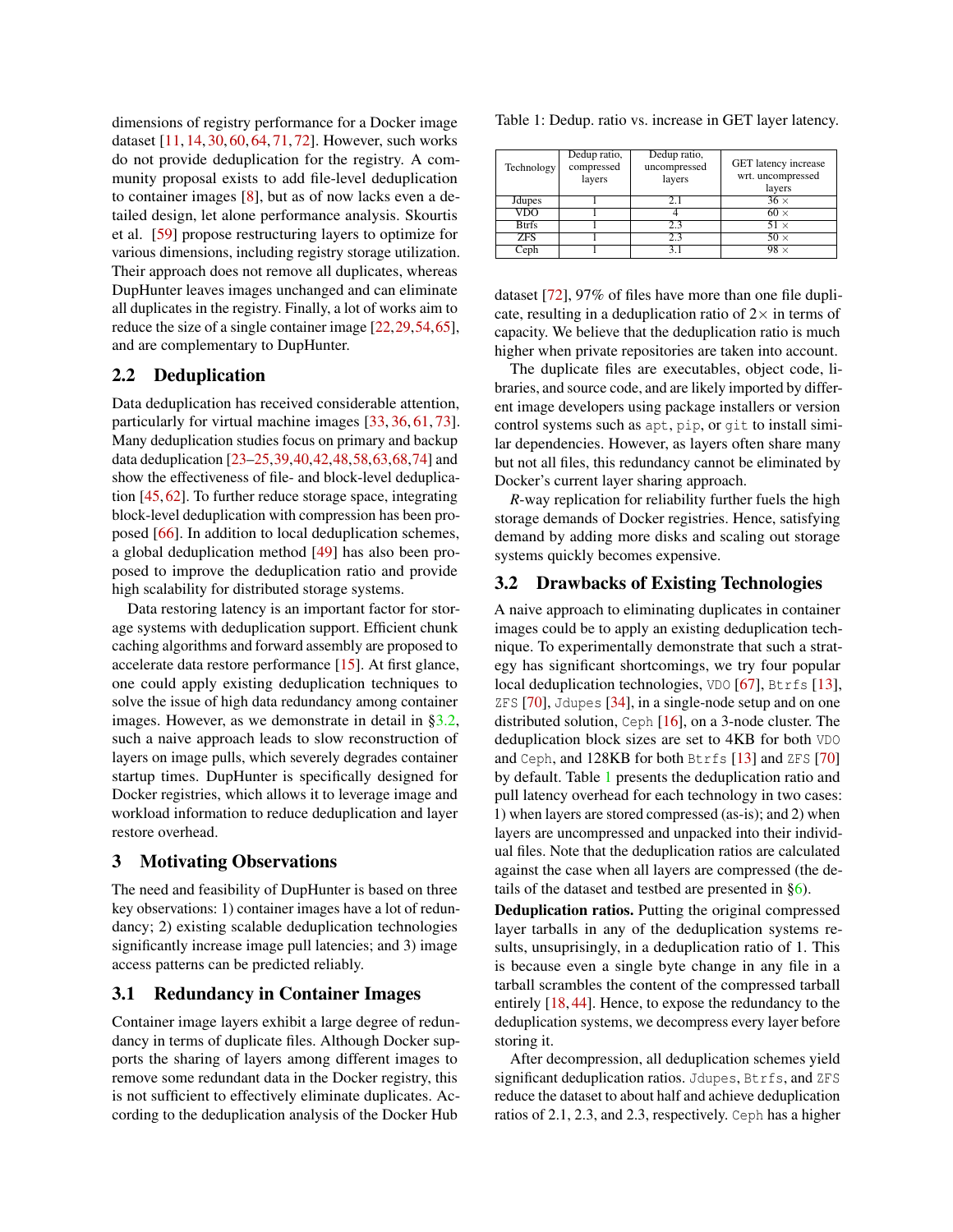<span id="page-3-0"></span>

Figure 1: CDF of GET layer request count.



Figure 2: CDF of client repulling probability.



Figure 3: CDF of GET manifest/layer inter-arrival time.

deduplication ratio since it uses a smaller deduplication block size, while VDO shows the highest deduplication ratio as it also compresses deduplicated data.

It is important to note that for an enterprise-scale registry, a large number of storage servers need to be deployed and single-node deduplication systems (Jdupes, Btrfs, ZFS, and VDO) can only deduplicate data within a single node. Therefore, in a multi-node setup, such solutions can never achieve optimal *global* deduplication, i.e., duplication across nodes.

Pull latencies. To analyze layer pull latencies, we implement a layer restoring process for each technology. Restoring includes fetching files, creating a layer tarball, and compressing it. We measure the average GET layer latency and calculate the restore overhead compared to GET requests without layer deduplication.

As shown in Table [1,](#page-2-1) the restoration overhead is high. The file-level deduplication scheme Jdupes increases the GET layer latency by  $36 \times$ . This is caused by the expensive restoring process. Btrfs, ZFS, and VDO show an increase of more than  $50\times$ , as they are block-level deduplication systems, and hence they also add file restoring overhead. The overhead for Ceph is the highest because restoration is distributed and incurs network communication.

In summary, our analysis shows that while existing technologies can provide storage space savings for container images (after decompression), they incur high cost during image pulls due to slow layer reconstruction. At the same time, pull latency constitutes the major portion of container startup times even without deduplication. According to [\[30\]](#page-13-10), pulling images accounts for 76% of container startup times. This means that, for example, for Btrfs the increase of layer GET latency by  $51 \times$  would prolong container startup times by 38×. Hence, deduplication has a major negative impact on the startup times of containerized applications.

#### <span id="page-3-1"></span>3.3 Predictable User Access Patterns

A promising approach to mitigate layer restoring overhead is predicting which layers will be accessed and preconstruct them. In DupHunter, we can exploit the fact that when a Docker client pulls an image from the registry, it first retrieves the image manifest, which includes references to the image layers.

User pulling patterns. Typically, if a layer is already stored locally, then the client will not fetch this layer again. However, higher-level container orchestrators allow users to configure different policies for starting new containers. For example, Kubernetes allows policies such as IfNotPresent, i.e., only get the layer if it has not been pulled already, or AlwaysGet, i.e., always retrieve the layer, even if it is already present locally. These different behaviors need to be considered when predicting whether a layer will be pulled by a user or not.

We use the IBM Cloud registry workload  $[11]$  to analyze the likelihood for a user to *repull* an already present layer. The traces span ∼80 days for 7 registry clusters: Dallas, Frankfurt, London, Sydney, Development, Prestaging, and Staging. Figure [1](#page-3-0) shows the CDF of layer GET counts by the same clients. The analysis shows that the majority of layers are only fetched once by the same clients. For example, 97% of layers from Syd are only fetched once by the same clients. However, there are clients that pull the same layers repeatedly. E.g., a client from London fetched the same layer 19,300 times.

Figure [2](#page-3-0) shows the corresponding client repull probability, calculated as the number of repulled layers divided by the number of total GET layer requests issued by the same client. We see that 50% of the clients have a repull probability of less than 0.2 across all registries. We also observe that the slope of the CDFs is steep at both lower and higher probabilities, but becomes flat in the middle. This suggests that, by observing access patterns, we are able to classify clients into two categories, always-pull clients and pull-once clients, and predict, whether they will pull a layer or not by keeping track of user access history.

Layer preconstruction. We analyze the inter-arrival time between a GET manifest request and the subsequent GET layer request. As shown in Figure [3,](#page-3-0) the majority of intervals are greater than 1 second. For example, 80% of intervals from London are greater than 1 second, and 60% of the intervals from Sydney are greater than 5 seconds.

There are several reasons for this long gap. First, when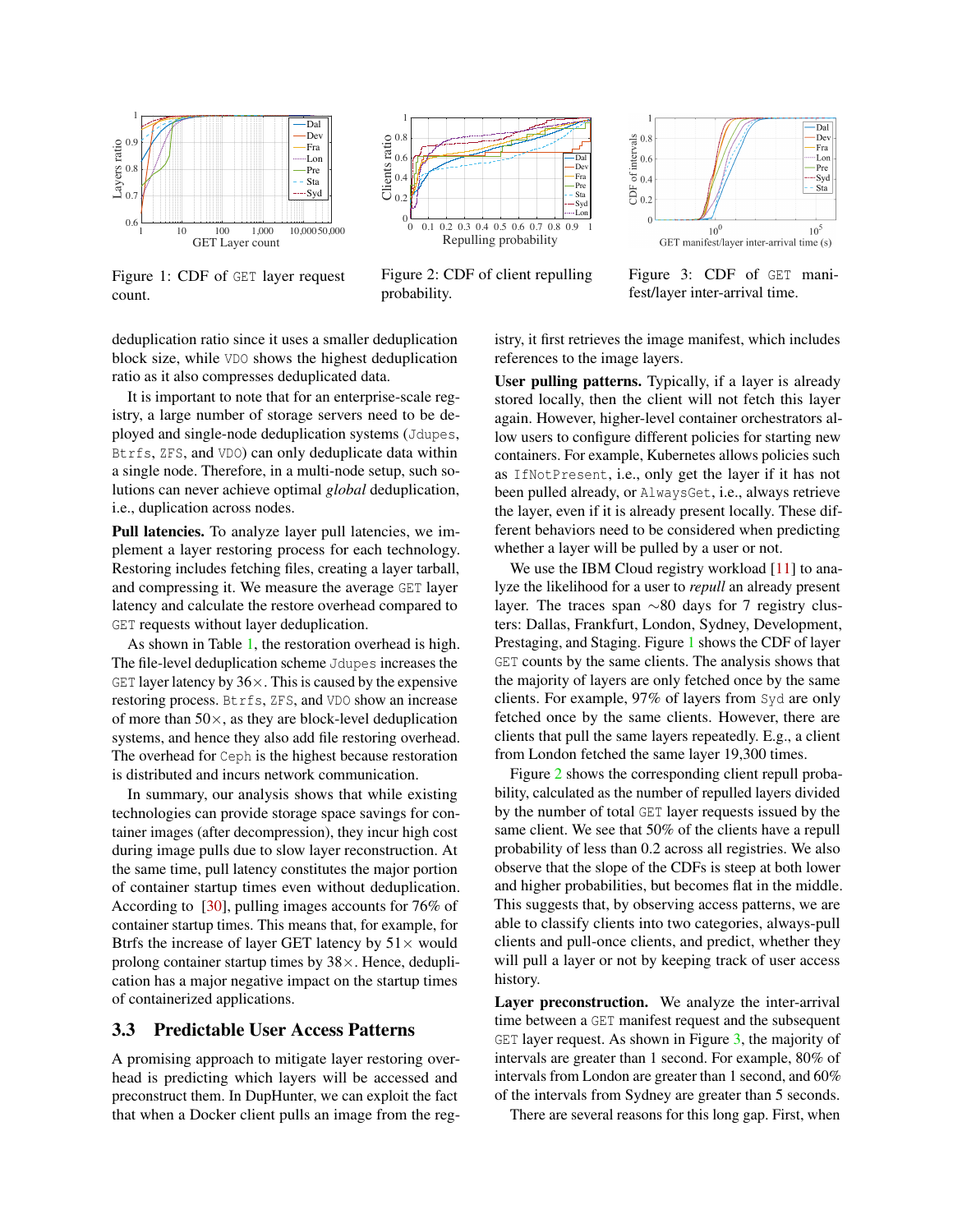<span id="page-4-1"></span>

Figure 4: DupHunter architecture.

fetching an image from a registry, the Docker client fetches a fixed number of layers in parallel (three by default) starting from the lowest layer. In the case where an image contains more than three layers, the upper layers have to wait until the lower layers are downloaded, which delays the GET layer request for these layers. Second, network delay between clients and registry often accounts for a large portion of the GET latency in cloud environments.

As we show in  $\S6$ , layer preconstruction can significantly reduce layer restoring overhead. In the case of a shorter duration between a GET manifest request and its subsequent GET layer requests, layer preconstruction can still be beneficial because the layer construction starts prior to the arrival of the GET request.

#### 4 DupHunter Design

In this section, we first provide an overview of DupHunter  $(\S 4.1)$ . We then describe in detail how it deduplicates ( $\S 4.2$ ) and restores ( $\S 4.3$ ) layers, and how it further improves performance via predictive cache management  $(\S 4.4)$ . Finally, we discuss the integration of sub-file deduplication and erasure coding with DupHunter ([§4.5\)](#page-7-0).

# <span id="page-4-0"></span>4.1 Overview

Figure [4](#page-4-1) shows the architecture of DupHunter. DupHunter consists of two main components: 1) a cluster of *storage servers*, each exposing the registry REST API; and 2) a distributed *metadata database*. When uploading or downloading layers, Docker clients communicate with any DupHunter server using the registry API. Each server in the cluster contains an API service and a backend storage system. The backend storage systems store layers and perform deduplication, keeping the deduplication metadata in the database. DupHunter uses three techniques to reduce deduplication and restoring overhead: 1) replica deduplication modes; 2) parallel layer reconstruction; and 3) proactive layer prefetching/preconstruction.

Replica deduplication modes. For higher fault tolerance and availability, existing registry setups replicate layers. DupHunter also performs layer replication, but

additionally deduplicates files inside the replicas.

A *basic deduplication mode n* (B-mode *n*) defines that DupHunter should only keep *n* layer replicas intact and deduplicate the remaining *R*−*n* layer replicas, where *R* is the layer replication level. At one extreme, B-mode *R* means that no replicas should be deduplicated, and hence provides the best performance but no data reduction. At the other end, B-mode 0 deduplicates all layer replicas, i.e., it provides the highest deduplication ratio but adds restoration overhead for GET requests. The remaining inbetween B-modes allow to trade off performance for data reduction.

For heavily skewed workloads, DupHunter also provides a *selective deduplication mode* (S-mode). The Smode utilizes the skewness in layer popularity, observed in [\[11\]](#page-12-15), to decide how many replicas should be deduplicated for each layer. As there are hot layers that are pulled frequently, S-mode sets the number of intact replicas proportional to their popularity. This means that hot layers have more intact replicas, and hence can be served faster, while cold layers are deduplicated more aggressively.

Deduplication in DupHunter, for the example of Bmode 1, works as follows: DupHunter first creates 3 layer replicas across 3 servers. It keeps a single layer replica as the *primary layer replica* on one server. Deduplication is then carried out in one of the other servers storing a replica, i.e., the layer replica is decompressed and any duplicate files are discarded while unique files are kept. The unique files are replicated and saved on different servers for fault tolerance. Once deduplication is complete, the remaining two layer replicas are removed. Any subsequent GET layer requests are sent to the primary replica server first since it stores the complete layer replica. If that server crashes, one of the other servers is used to rebuild the layer and serve the GET request.

To support different deduplication modes, DupHunter stores a mix of both layer tarballs and individual files. This makes data placement decision more complex with respect to fault tolerance because individual files and their corresponding layer tarballs need to be placed on different servers. As more tarballs and files are stored in the cluster, the placement problem gets more challenging.

To avoid accidentally co-locating layer tarballs and unique files, which are present in the tarball, and simplify the placement problem, DupHunter divides storage servers into two groups (Figure [4\)](#page-4-1): a *primary cluster* consisting of *P-servers* and a *deduplication cluster* consisting of *D-servers*. P-servers are responsible for storing full layer tarball replicas and replicas of the manifest, while D-servers deduplicate, store, and replicate the unique files from the layer tarballs. The split allows DupHunter to treat layers and individual files separately and prevent co-location during placement.

P- and D-servers form a 2-tier storage hierarchy. In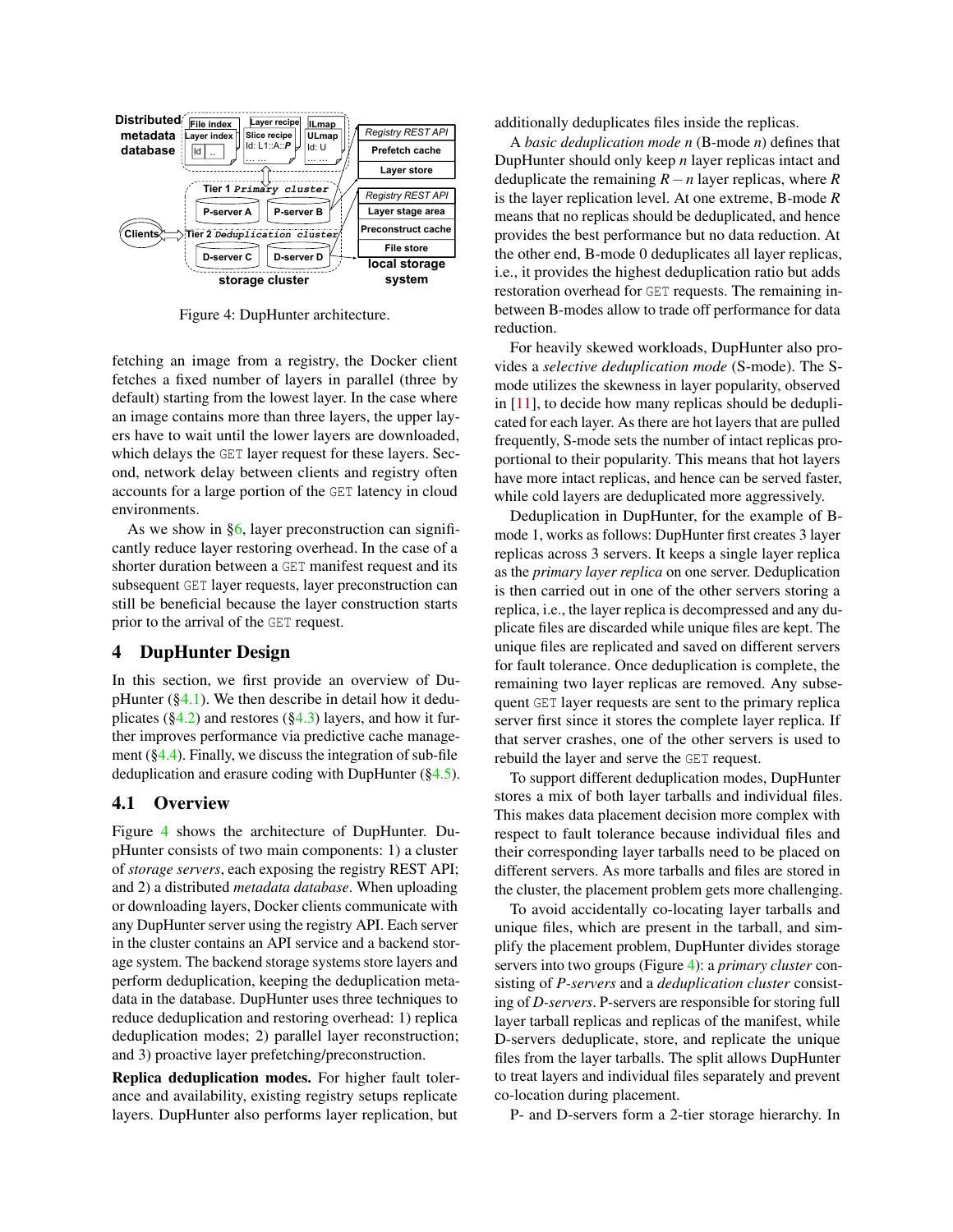the default case, the primary cluster serves all incoming GET requests. If a request cannot be served from the primary cluster (e.g., due to a node failure, or DupHunter operating in B-mode 0 or S-mode), it will be forwarded to the deduplication cluster and the requested layer will be reconstructed.

Parallel layer reconstruction. DupHunter speeds up layer reconstruction through parallelism. As shown in Figure [4,](#page-4-1) each D-server's local storage is divided into three parts: the layer stage area, preconstruction cache, and file store. The layer stage area temporarily stores newly added layer replicas. After deduplicating a replica, the resulting unique files are stored in a content addressable file store and replicated to the peer servers to provide redundancy. Once all file replicas have been stored, the layer replica is deleted from the layer stage area.

DupHunter distributes the layer's unique files onto several servers (see [§4.2\)](#page-5-0). All files on a single server belonging to the same layer are called a *slice*. A slice has a corresponding *slice recipe*, which defines the files that are part of this slice, and a *layer recipe* defines the slices needed to reconstruct the layer. This information is stored in DupHunter's metadata database. This allows D-servers to rebuild layer slices in parallel and thereby improve reconstruction performance. DupHunter maintains layer and file fingerprint indices in the metadata database.

Predictive cache prefetch and preconstruction. To improve the layer access latency, DupHunter employs a cache layer in both the primary and the deduplication clusters, respectively. Each P-server has an in-memory *user-behavior based prefetch cache* to reduce disk I/Os. When a GET manifest request is received from a user, DupHunter predicts which layers in the image will actually need to be pulled and prefetches them in the cache. Additionally, to reduce layer restoring overhead, each D-server maintains an on-disk *user-behavior based preconstruct cache*. As with the prefetch cache, when a GET manifest request is received, DupHunter predicts which layers in the image will be pulled, preconstructs the layers, and loads them in the preconstruct cache. To accurately predict which layers to prefetch, DupHunter maintains two maps: *ILmap* and *ULmap*. ILmap stores the mapping between images and layers while ULmap keeps track of a user's access history, i.e., which layers the user has pulled and how many times (see  $\S 4.4$ ).

# <span id="page-5-0"></span>4.2 Deduplicating Layers

As in the traditional Docker registry, DupHunter maintains a *layer index*. After receiving a PUT layer request, DupHunter first checks the layer fingerprint in the *layer index* to ensure an identical layer is not already stored. If not, DupHunter, replicates the layer *r* times across the P-servers and submits the remaining *R*−*r* layer replicas to the D-servers. Those replicas are temporarily stored in

the layer stage areas of the D-servers. Once the replicas have been stored successfully, DupHunter notifies the client of the request completion.

File-level deduplication. Once in the staging area, one of the D-servers decompresses the layer and starts the deduplication process. First, it extracts file entries from the tar archive. Each file entry is represented as a *file header* and the associated *file content* [\[26\]](#page-12-26). The file header contains metadata such as file name, path, size, mode, and owner information. DupHunter records every file header in slice recipes (described below) to be able to correctly restore the complete layer archive later.

To deduplicate a file, DupHunter computes a file Id by hashing the file content and checks if the Id is already present in the file index. If present, the file content is discarded. Otherwise, the file content is assigned to a Dserver and stored in its file store, and the file Id is recorded in the file index. The file index maps different file Ids to their physical replicas stored on different D-servers.

Layer partitioning. DupHunter picks D-servers for files to improve reconstruction times. For that, it is important that different layer slices are similarly sized and evenly distributed across D-servers. To achieve this, DupHunter employs a greedy packing algorithm. Consider first the simpler case in which each file only has a single replica. DupHunter first computes the total size of the layer's existing shared files on each D-server (this might be 0 if a D-server does not store any shared files for the layer). Next, it assigns the largest new unique file to the smallest partition until all the unique files are assigned. Note that during layer partitioning, DupHunter does not migrate existing shared files to reduce I/O overhead.

In the case where a file has more than one replica, DupHunter performs the above-described partitioning *per replica*. That means that it first assigns the primary replicas of the new unique files to D-servers according to the location of the primary replicas of the existing shared files. It then does the same for the secondary replicas and so on. DupHunter also ensures that two replicas of the same file are never placed on the same node.

Unique file replication. Next, DupHunter replicates and distributes the unique file replicas across D-servers based on the layer partitioning. The headers and content pointers of all files in the deduplicated layer that are assigned to a specific D-server are included in that D-server's *slice recipe* for that layer. After file replication, DupHunter adds the new slice recipes to the metadata database.

DupHunter also creates a *layer recipe* for the uploaded layer and stores it in the metadata database. The layer recipe records all the D-servers that store slices for that layer and which can act as *restoring workers*. When a layer needs to be reconstructed, one worker is selected as the *restoring master*, responsible for gathering all slices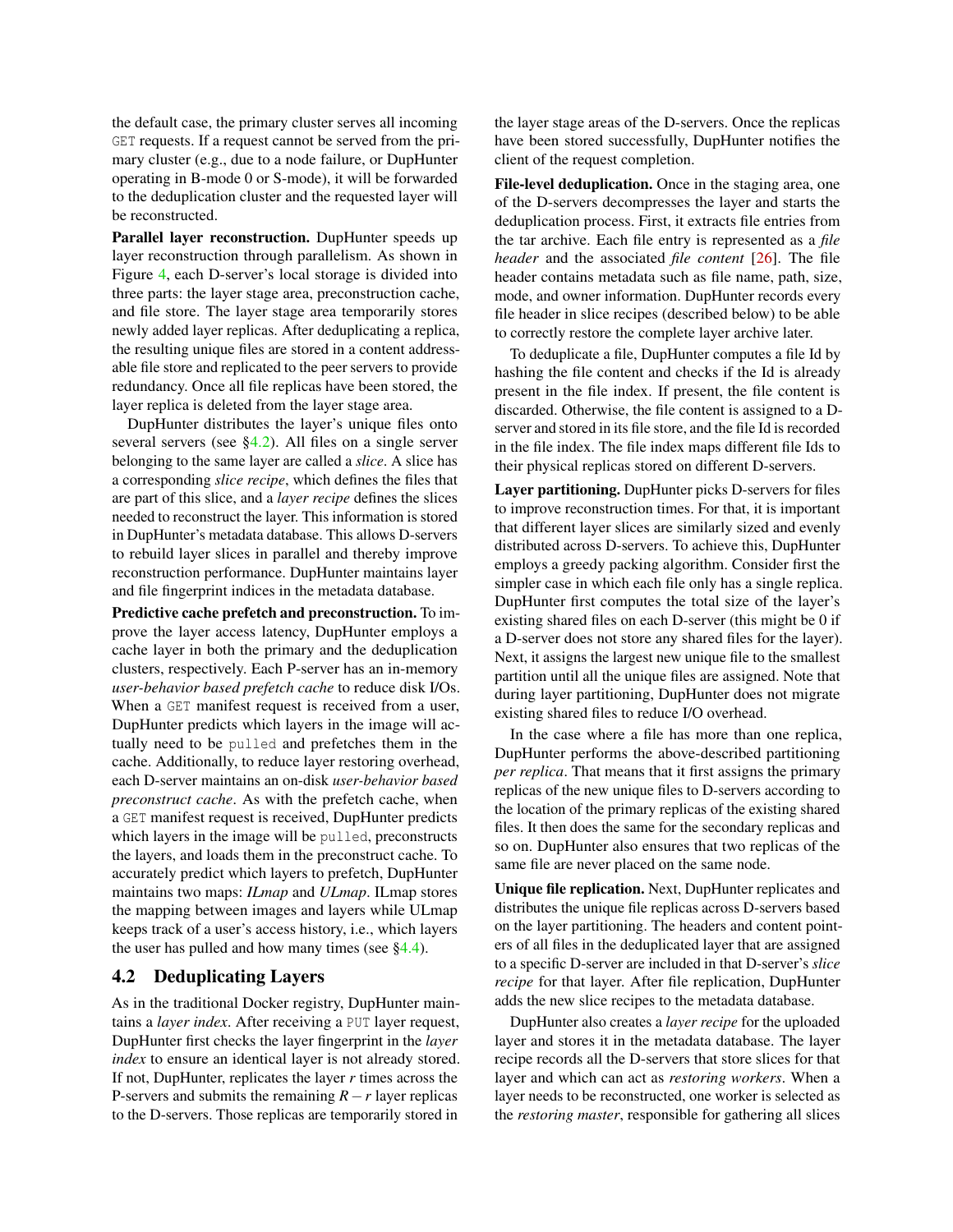<span id="page-6-2"></span>

Figure 5: Layer dedup., replication, and partitioning.

<span id="page-6-3"></span>

Figure 6: Parallel streaming layer construction.

and rebuilding the layer (see [§4.3\)](#page-6-0).

Figure [5](#page-6-2) shows an example deduplication process. The example assumes B-mode 1 with 3-way replication, i.e., each unique file has two replicas distributed on two different D-servers. The files *f* 1, *f* 2, and *f* 3 are already stored in DupHunter, and  $f1', f2',$  and  $f3'$  are their corresponding replicas. Layer *L*1 is being pushed and contains files *f* 1– *f* 6. *f* 1, *f* 2, and *f* 3 are *shared files* between *L*1 and other layers, and hence are discarded during file-level deduplication. The unique files *f* 4, *f* 5 and *f* 6 are added to the system and replicated to D-servers *A*, *B*, and *C*.

After replication, server *B* contains  $f2$ ,  $f5$ ,  $f1'$ , and *f* 4 0 . Together *f* 2 and *f* 5 form the *primary slice* of *L*1, denoted as *L*1 :: *B* :: *P*. This slice Id contains the layer Id the slices belongs to  $(L1)$ , the node, which stores the slice (*B*) and the backup level (*P* for primary). The two backup file replicas  $f1'$  and  $f4'$  on *B* form the *backup slice*  $L1$  :: *B* :: *B*. During layer restoring, *L*1 can be restored by using any combination of primary and backup slices to achieve maximum parallelism.

## <span id="page-6-0"></span>4.3 Restoring Layers

The restoring process works in two phases: slice reconstruction and layer reconstruction. Considering the example in Figure [5,](#page-6-2) restoring works as follows:

According to *L*1's layer recipe, the restoring workers are D-servers *A*, *B*, and *C*. The node with the largest slice is picked as the restoring master, also called *layer constructor* (*A* in the example). Since *A* is the restoring master it sends GET slice requests for the primary slices to *B* and *C*. If a primary slice is missing, the master

locates its corresponding backup slice and sends a GET slice request to the corresponding D-server.

After a GET slice request has been received, *B*'s and *C*'s *slice constructors* start rebuilding their primary slices and send them to *A* as shown in Figure [6.](#page-6-3) Meanwhile, *A* instructs its local slice constructor to restore its primary slice for *L*1. To construct a layer slice, a slice constructor first gets the associated slice recipe from the metadata database. The recipe is keyed by a combination of layer Id, host address and requested backup level, e.g., *L*1 :: *A* :: *P*. Based on the recipe, the slice constructor creates a slice tar file by concatenating each file header and the corresponding file contents; it then compresses the slice and passes it to the master. The master concatenates all the compressed slices into a single compressed layer tarball and sends it back to the client.

The layer restoration performance is critical to keep pull latencies low. Hence, DupHunter parallelizes slice reconstruction on a single node and avoids generating intermediate files on disk to reduce disk I/O.

# <span id="page-6-1"></span>4.4 Caching and Preconstructing Layers

DupHunter maintains a cache layer in both the primary and deduplication clusters to speedup pull requests. The primary cluster cache (in-memory prefetch cache) is to avoid disk I/O during layer retrievals while the deduplication cluster on-disk cache stores preconstructed layers, which are likely to be accessed in the future. Both caches are filled based on the user access patterns seen in [§3.](#page-2-2)

Request prediction. To accurately predict layers that will be accessed in the future, DupHunter keeps track of image metadata and user access patterns in two data structures: *ILmap* and *ULmap*. ILmap maps an image to its containing *layer set*. ULmap stores for each user the layers the user has accessed and the corresponding pull count. A user is uniquely identified by extracting the sender IP address from the request. If DupHunter has not seen an IP address before, it assumes that the request comes from a new host, which does not store any layers yet.

When a GET manifest request *r* is received, DupHunter first calculates a set of image layers that have not been pulled by the user *r*.*addr* by calculating the difference *S*<sup>∆</sup> between the image's layer set and the user's accessed layer set:

 $S_{\Delta} = ILmap[r.img] - ULmap[r.addr].$ 

The layers in  $S_\Lambda$  are expected to be accessed soon.

Recall from [§3.3](#page-3-1) that some users *always* pull layers, no matter if the layers have been previously pulled. To detect such users, DupHunter maintains a *repull probability* γ for each user. For a GET manifest request *r* by a user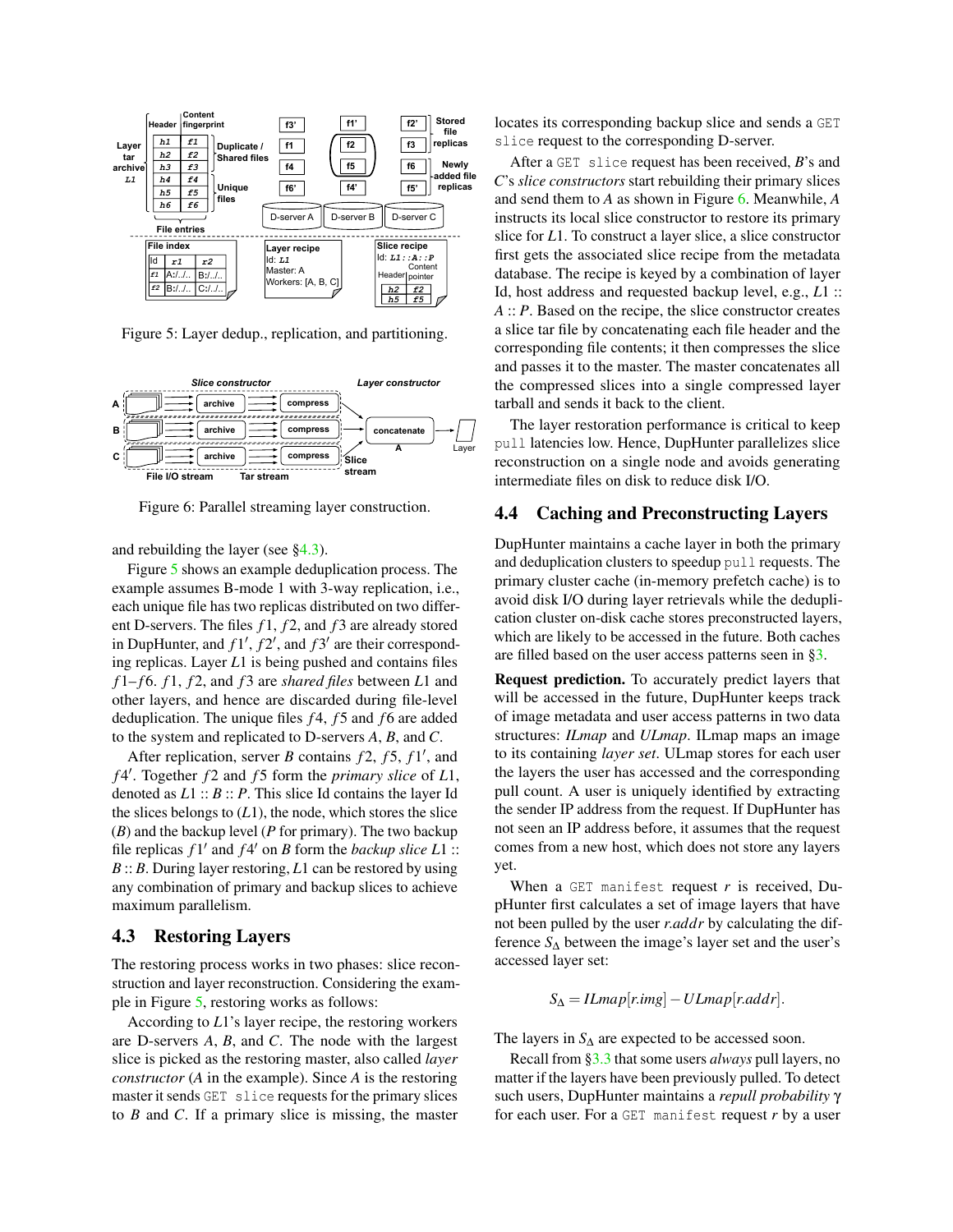<span id="page-7-1"></span>

Figure 7: Tiered storage architecture.

*r*.*addr*, γ is computed as

$$
\gamma[r.addr] = \sum_{l \in RL} l.pullCount / \sum_{l \in L} l.pullCount
$$

where *RL* is the set of layers that the user has repulled before (i.e., with a pull count  $> 1$ ) and *L* is the set of all layers the user has ever pulled. DupHunter updates the pull counts every time it receives a GET layer request.

DupHunter compares the clients' repull probability to a predefined threshold ε. If γ[*r*.*addr*] > ε, then DupHunter classifies the user as a repull user and computes the subset,  $S_{\cap}$ , of layers from the requested image that have already been pulled by the user:

$$
S_{\cap} = ILmap[r.img] \cap ULmap[r.addr].
$$

It then fetches the layers in  $S_{\cap}$  into the cache.

Cache handling in tiered storage. The introduction of the two caches results in a 5-level 2-tier storage architecture of DupHunter as shown in Figure [7.](#page-7-1) Requests are passed through the tiers from top to bottom. Upon a GET layer request, DupHunter first determines the P-server(s) which is (are) responsible for the layer and searches the prefetch cache(s). If the layer is present, the request will be served from the cache. Otherwise, the request will be served from the layer store.

If a GET layer request cannot be served from the primary cluster due to a failure of the corresponding Pserver(s), the request will be forwarded to the deduplication cluster. In that case, DupHunter will first lookup the layer recipe. If the recipe is not found, it means that the layer has not been fully deduplicated yet and DupHunter will serve the layer from one of the layer stage areas of the responsible D-servers. If the layer recipe is present, DupHunter will contact the restoring master to check, whether the layer is in its preconstruct cache. Otherwise, it will instruct the restoring master to rebuild the layer.

<span id="page-7-0"></span>Both the prefetch and the preconstruct caches are writethrough caches. When a layer is evicted, it is simply discarded since the layers are read-only. We use an Adaptive Replacement Cache (ARC) replacement policy [\[43\]](#page-13-20), which keeps track of both the frequently and recently used layers and adapts to changing access patterns.

# 4.5 Discussion

The goal of DupHunter is to provide flexible deduplication modes to meet different space-saving and performance requirements and mitigate layer restore overhead. The above design of DupHunter mainly focuses on filelevel deduplication and assumes layer replication.

To achieve a higher deduplication ratio, DupHunter can integrate with block-level deduplication. After removing redundant files, D-servers can further perform block-level deduplication only on unique files by using systems such as VDO [\[67\]](#page-14-16) and Ceph [\[49\]](#page-13-18). However, higher deduplication ratios come with higher layer restoring overhead as the restoring latency for block-level deduplication is higher than that of file level as we show in [§6.](#page-8-0) This is because to restore a layer, its associated files need to be first restored, which incurs extra overhead. Furthermore, when integrating with a global block-level deduplication scheme, the layer restoring overhead will be higher due to network communication. In this case, it is beneficial to maintain a number of layer replicas on P-servers to maintain a good performance.

While DupHunter exploits existing replication schemes, it is not limited to those. If the registry is using erasure coding for reliability, DupHunter can integrate with the erasure coding algorithm to improve space efficiency. Specifically, after removing redundant files from layers, DupHunter can store unique files as erasure-coded chunks. While DupHunter can not make use of existing replicas to improve pull performance in this case, its preconstruct cache remains beneficial to mitigate high restoring overheads as shown in [§6.](#page-8-0)

A known side effect when performing deduplication is that the loss of a chunk has a bigger impact on fault tolerance as the chunk is referenced by several objects [\[57\]](#page-14-18). To provide adequate fault tolerance, DupHunter maintains at least three copies of a layer (either as full layer replicas or unique files that can rebuild the layer) in the cluster.

#### 5 Implementation

We implemented DupHunter<sup>[1](#page-7-2)</sup> in Go by adding ~2,000 lines of code to Bolt [\[41\]](#page-13-9). Note that Bolt is based on the reference Docker registry [\[20\]](#page-12-11) for high availability and scalability (see Bolt details in [§2.1.](#page-1-0))

DupHunter can use any POSIX file system to store its data and uses Redis [\[6\]](#page-12-27) for metadata, i.e., slice and layer recipes, file and layer indices, and ULmap and ILmap. We chose Redis because it provides high lookup and update performance and it is widely used in production systems. Another benefit of Redis is that it comes with a Go client library, which makes it easy to integrate with the Docker

<span id="page-7-2"></span><sup>1</sup>DupHunter's code is available at [https://github.com/](https://github.com/nnzhaocs/DupHunter) [nnzhaocs/DupHunter](https://github.com/nnzhaocs/DupHunter).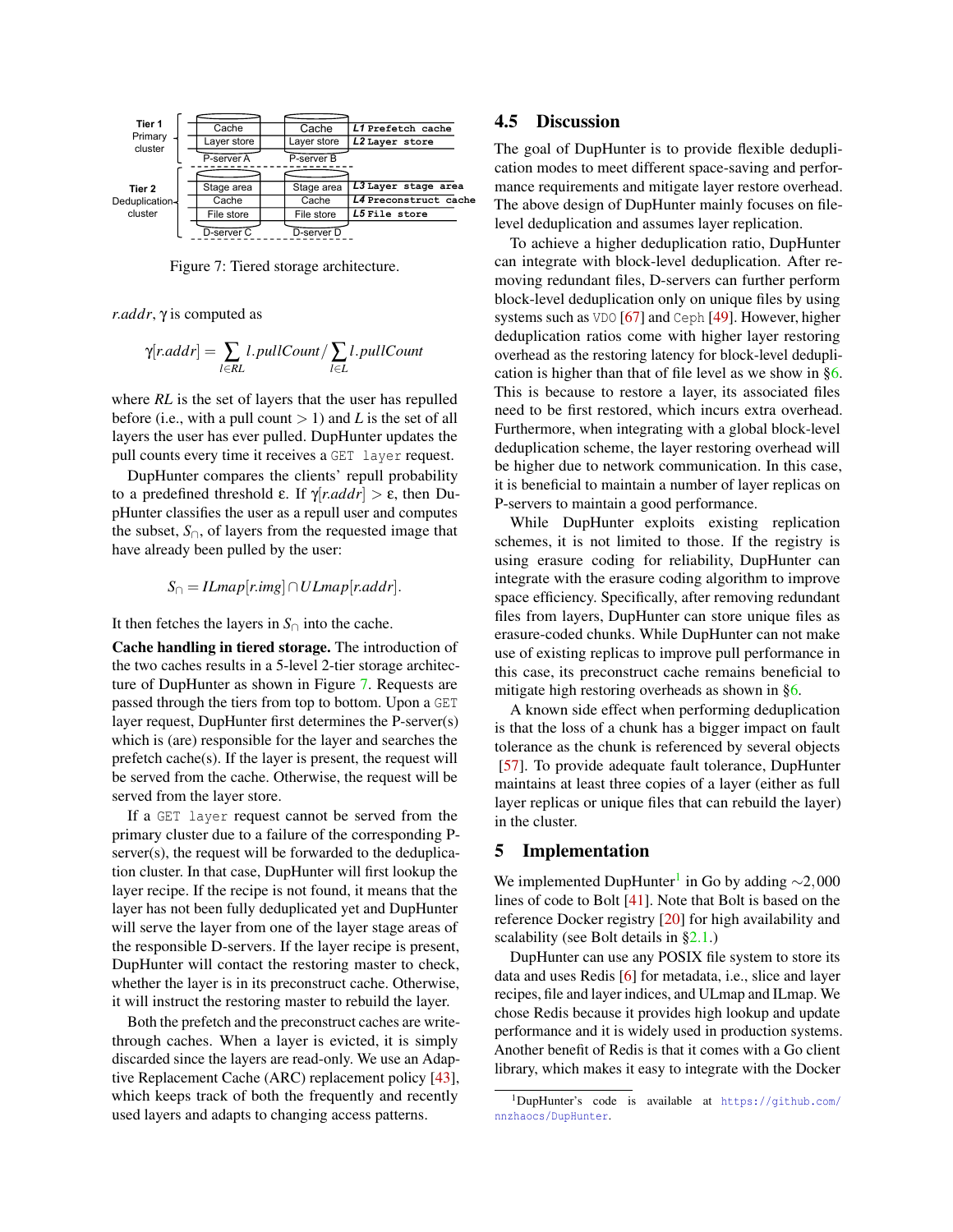Table 2: Workload parameters.

<span id="page-8-1"></span>

| <b>Trace</b> | #GET<br>Laver | #GET<br>Man-<br>ifest | #PUT<br>Laver | #PUT<br>Man-<br>ifest | #Uniq.<br>Laver | #Accessed<br>Uniq.<br><b>Dataset</b><br>Size(GB) |
|--------------|---------------|-----------------------|---------------|-----------------------|-----------------|--------------------------------------------------|
| Dal          | 6963          | 7561                  | 453           | 23                    | 1870            | 18                                               |
| Fra          | 4117          | 10350                 | 508           | 25                    | 1012            | 9                                                |
| Lon          | 2570          | 11808                 | 582           | 40                    | 1979            | 13                                               |
| Syd          | 3382          | 11150                 | 453           | 15                    | 558             |                                                  |

Registry. We enable *append-only file* in Redis to log all changes for durability purposes. Moreover, we configure Redis to save snapshots every few minutes for additional reliability. To improve availability and scalability, we use 3-way replication. In our setup, Redis is deployed on all nodes of the cluster (P-servers and D-servers) so that a dedicated metadata database cluster is not needed. However, it is also possible to setup DupHunter with a dedicated metadata database cluster.

To ensure that the metadata is in a consistent state, DupHunter uses Redis' atomicity so that no file duplicates are stored in the cluster. For the file and layer indices and the slice and layer recipes, each key can be set to hold its value only if the key does not yet exist in Redis (i.e, using SETNX [\[55\]](#page-14-19)). When a key already holds a value, a file duplicate or layer duplicate is identified and is removed from the registry cluster.

Additionally, DupHunter maintains a synchronization map to ensure that multiple layer restoring processes do not attempt to restore the same layer simultaneously. If a layer is currently being restored, subsequent GET layer requests to this layer wait until the layer is restored. Other layers, however, can be constructed in parallel.

Both the metadata database and layer store used by DupHunter are scalable and can handle large image datasets. DupHunter's metadata overhead is about 0.6% in practice, e.g., for a real-world layer dataset of 18 GB, DupHunter stores less than 100 MB of metadata in Redis.

# <span id="page-8-0"></span>6 Evaluation

We answer two questions in the evaluation: how do deduplication modes impact the performance–redundancy trade-off, and how effective are DupHunter's caches.

# 6.1 Evaluation Setup

Testbed. Our testbed consists of a 16-node cluster, where each node is equipped with 8 cores, 16 GB RAM, a 500 GB SSD, and a 10 Gbps NIC.

Dataset. We downloaded 0.93 TB of popular Docker images (i.e., images with a pull count greater than 100) with 36,000 compressed layers, totalling 2 TB after decompression. Such dataset size allowed us to quickly evaluate DupHunter's different modes without losing the generality of results. The file-level deduplication ratio of the decompressed dataset is 2.1.

Workload generation. To evaluate how DupHunter performs with production registry workloads, we use the IBM Cloud Registry traces [\[11\]](#page-12-15) that come from four production registry clusters (Dal, Fra, Lon, and Syd) and span approximately 80 days. We use Docker registry trace player  $[11]$  to replay the first 15,000 requests from each workload as shown in Table [2.](#page-8-1) We modify the player to match requested layers in the IBM trace with real layers downloaded from Docker Hub based on the layer size<sup>[2](#page-8-2)</sup>. Consequently, each layer request pulls or pushes a real layer. For manifest requests, we generate random well-formed, manifest files.

In addition, our workload generator uses a proxy emulator to decide the server for each request. The proxy emulator uses consistent hashing [\[37\]](#page-13-21) to distribute layers and manifests. It maintains a ring of registry servers and calculates a destination registry server for each push layer or manifest request by hashing its digest. For pull manifest requests, the proxy emulator maintains two consistent hashing rings, one for the P-servers, and another for the D-servers. By default, the proxy first queries the P-servers but if the requested P-server is not available, it pulls from the D-servers.

Schemes. We evaluate DupHunter's deduplication ratio and performance using different deduplication and redundancy schemes. The base case considers 3-way layer replication and file-level deduplication. In that case, DupHunter provides five deduplication modes: B-mode 0, 1, 2, 3, and S-mode. Note that B-mode 0 deduplicates all layer replicas (denoted as global file-level deduplication with replication or *GF-R*) while B-mode 3 does not deduplicate any layer replicas.

To evaluate how DupHunter works with block-level deduplication, we integrate B-mode 0 with VDO. For each D-server, all unique files are stored on a local VDO device. Hence, in that mode DupHunter provides global file-level deduplication and local block-level deduplication (*GF+LB-R*).

We also evaluate DupHunter with an erasure coding policy instead of replication. We combine B-mode 0 with Ceph such that each D-server stores unique files on a Ceph erasure coding pool with global block-level deduplication enabled. We denote this scheme as *GB-EC*. We compare each scheme to Bolt [\[41\]](#page-13-9) with 3-way replication as our baseline (*No-dedup*).

# 6.2 Deduplication Ratio vs. Performance

We first evaluate DupHunter's performance/deduplication ratio trade-off for all of the above described deduplication schemes. For the replication scenarios, we use 3-way replication and for GB-EC, we use a (6,2) Reed Solomon code [\[53,](#page-14-20) [56\]](#page-14-21). Both replication and erasure cod-

<span id="page-8-2"></span><sup>&</sup>lt;sup>2</sup>The original player generates random or zeroed data for layers.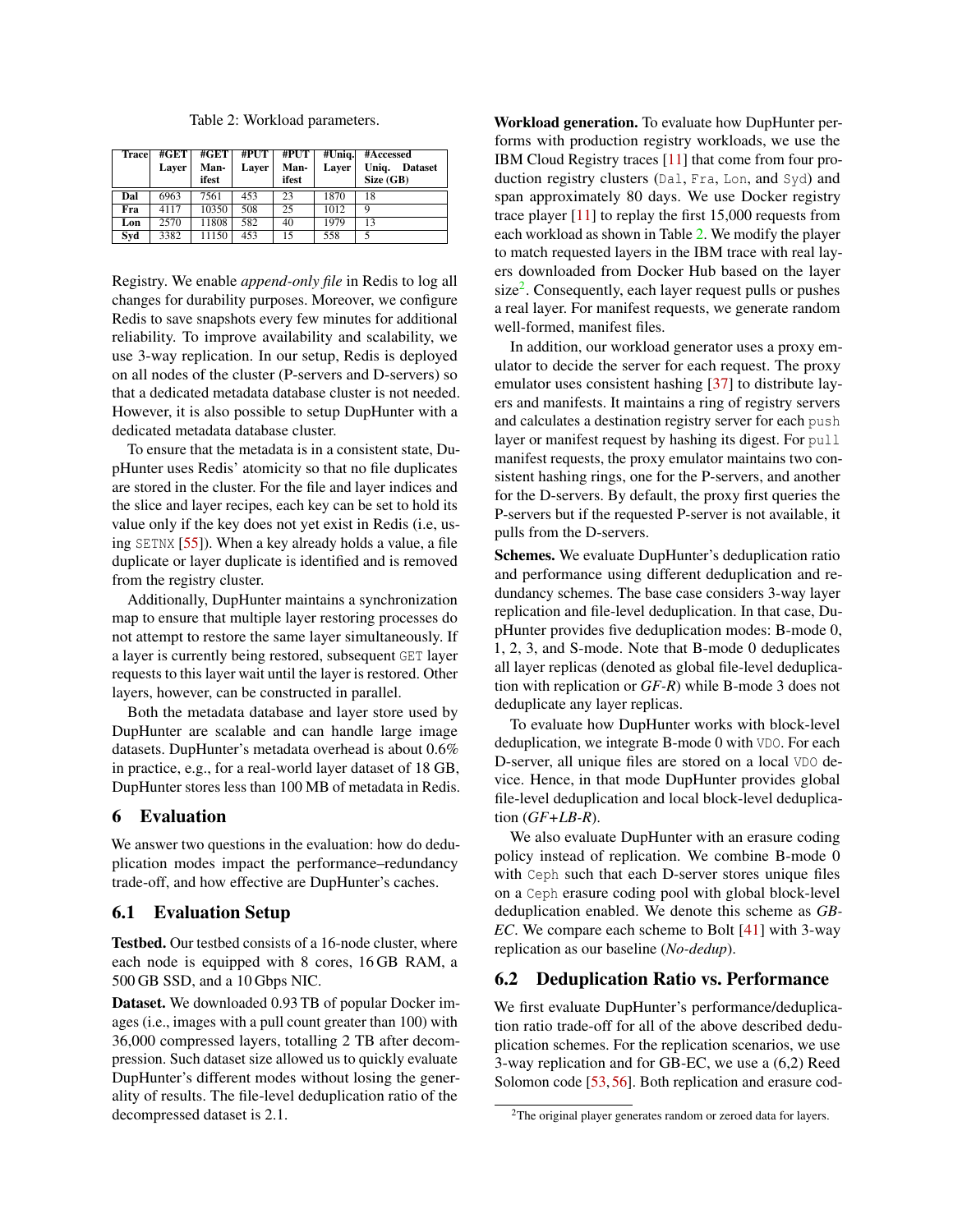<span id="page-9-0"></span>

| Table 3: Dedup. ratio vs. GET layer latency. |  |  |  |  |
|----------------------------------------------|--|--|--|--|
|----------------------------------------------|--|--|--|--|

| Mode          | Dedup. ratio                                                     | Performance improvement (P-servers) |  |  |
|---------------|------------------------------------------------------------------|-------------------------------------|--|--|
| B-mode 1      | 1.5                                                              | $1.6\times$                         |  |  |
| S-mode        | 1.3                                                              | $2\times$                           |  |  |
| B-mode 2      | 12                                                               | $2.6\times$                         |  |  |
| B-mode 3      |                                                                  | $2.8\times$                         |  |  |
|               | Dedup ratio                                                      | Performance degradation (D-servers) |  |  |
|               | <b>GF-R</b> (Global file-level [3 replicas])                     |                                     |  |  |
|               | 2.1                                                              | $-1.03 \times$                      |  |  |
| $B$ -mode $0$ | <b>GF+LB-R</b> (Global file- and local block-level [3 replicas]) |                                     |  |  |
|               | $-2.87\times$<br>3.0                                             |                                     |  |  |
|               | <b>GB-EC</b> (Global block-level [Erasure coding])               |                                     |  |  |
|               | 6.9                                                              | $-6.37\times$                       |  |  |

ing policies can sustain the loss of two nodes. We use 300 clients spread across 10 nodes and measure the average GET layer latency across the four production workloads. Table [3](#page-9-0) shows the results normalized to the baseline.

We see that all four performance modes of DupHunter (B-mode 1, 2, and 3, and S-mode) have better GET layer performance compared to No-dedup. B-mode 1 and 3 reduce the GET layer latency by  $1.6 \times$  and  $2.8 \times$ , respectively. This is because the prefetch cache hit ratio on P-servers is 0.98 and a high cache hit ratio significantly reduces disk accesses. B-mode 3 has the highest GET layer performance but does not provide any space savings since each layer in B-mode 3 has three full replicas. B-mode 1 and 2 maintain only one and two layer replicas for each layer, respectively. Hence, B-mode 1 has a lower performance improvement (i.e., 1.6×) than B-mode 2 (i.e.,  $2.6 \times$ ), but has a higher deduplication ratio of  $1.5 \times$ . S-mode lies between B-mode 1 and 2 in terms of the deduplication ratio and performance. This is because, in S-mode, popular layers have three layer replicas while cold layers only have a single replica.

Compared to the above four modes, B-mode 0 has the highest deduplication ratio because *all* layer replicas are deduplicated. Consequently, B-mode 0 adds overhead to GET layer requests compared to the baseline performance. As shown in Table [3,](#page-9-0) if file-level deduplication and 3-way replication are used, the deduplication ratio of B-mode 0 is 2.1 while the GET layer performance is  $1.03 \times$  slower.

If block-level deduplication and block-level compression are used (GF+LB-R), the deduplication ratio increases to 3.0 while the GET layer performance decreases to 2.87×. This is because of the additional overhead added by restoring the layer's files prior to restoring the actual layer. Compared to replication, erasure coding naturally reduces storage space. The deduplication ratio with erasure coding and block-level deduplication is the highest (i.e., 6.9). However, the GET layer performance decreases by  $6.37\times$  because to restore a layer, its containing files, which are split into data chunks and spread across different nodes, must first be restored.

Overall, DupHunter, even in B-mode 0, significantly decreases the layer restoring overhead compared to the naive approaches shown in Table [1](#page-2-1) in [§3.2.](#page-2-0) For example, DupHunter B-mode 0 with VDO (the GF+LB-R scheme) has a GET layer latency only  $2.87 \times$  slower than the baseline compared to a the VDO-only scheme which is  $60 \times$ slower compared to the baseline.

## 6.3 Cache Effectiveness

Next, we analyze DupHunter's caching behavior. We first study the prefetch cache and then the preconstruct cache.

#### 6.3.1 Prefetch cache

To understand how the prefetch cache improves the Pservers' performance, we first show its hit ratio compared to two popular cache algorithms: LRU [\[50\]](#page-13-22) and ARC [\[43\]](#page-13-20). Moreover, we compare DupHunter's prefetch cache with another prefetch algorithm, which makes predictions based on PUT requests [\[11\]](#page-12-15) (denotes as ARC+P-PUT). Both of these algorithms are implemented on ARC since ARC outperforms LRU. DupHunter's prefetch algorithm, based on user behavior (UB), is denoted as ARC+P-UB. We vary the cache sizes from 5% to 15% of each workload's unique dataset size. Figure [8](#page-10-0) shows the results for the four production workloads (Dal, Syd, Lon, and Fra).

For a cache size of 5%, the hit ratios of LRU are only 0.59, 0.58, 0.27, and 0.10, respectively. ARC hit ratios are higher compared to LRU (e.g.,  $1.6 \times$  Lon) because after a user pulls a layer, the user is not likely to repull this layer in the future as it is locally available. Compared to LRU, ARC maintains two lists, an LRU list and an LFU list, and adaptively balances them to increase the hit ratio.

ARC+P-PUT improves the ARC hit ratio by  $1.9 \times$  for Lon. However, ARC+P-PUT only slightly improves the hit ratio for the other workloads. This is because ARC+P-PUT acts like a write cache which temporally holds recently uploaded layers and waits for the clients that have not yet pulled these layers to issue GET requests. This is not practical because the layer reuse time (i.e., interval between a PUT layer request and its subsequent GET layer request) is long. For example, the reuse time is 0.5 hr for Dal on average based on our observation. Moreover, ARC+P-PUT ignores the fact that some clients always repull layers. DupHunter's ARC+P-UB achieves the highest hit ratio. For example, ARC+P-UB's hit ratio for Dal is 0.89, resulting in a  $4.2 \times$  improvement compared to ARC+P-PUT.

As shown in Figure  $\frac{8}{3}$ , the hit ratio increases as the cache size increases. For example, when cache size increases from 5% to 15%, the hit ratio for ARC under workload Lon increases from 0.44 to 0.6. ARC+P-UB achieves the highest hit ratio of 0.96 for a cache size of 15% under workload Lon. Overall, this shows that by exploiting user behavior ARC+P-UB can achieve high hit ratios, even for smaller cache sizes.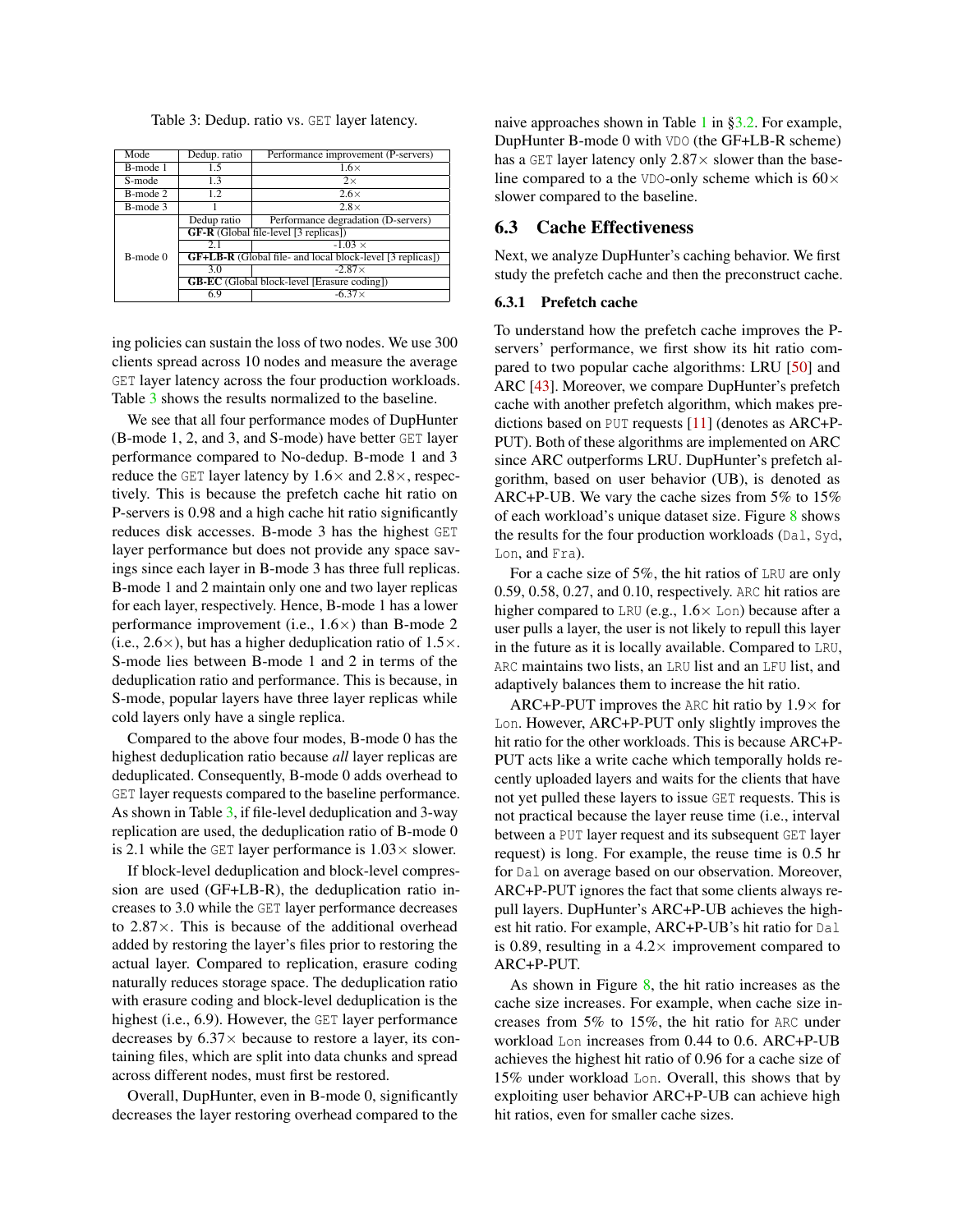<span id="page-10-0"></span>

Figure 8: Cache hit ratio on P-servers with different cache algorithms.

<span id="page-10-1"></span>

Figure 10: Layer restoring latency break-

down (X-axis is log-scale).



**Hit Wait Miss**

 $\boldsymbol{0}$ 0.1 0.2 0.3 0.4 0.5

**0.6 0.8 1**

Figure 11: Preconstruct cache hit ratio.

Figure [9](#page-10-0) shows the 99<sup>th</sup> percentile of GET request latencies for P-servers with different cache algorithms. The GET layer latency decreases with higher hit ratios. For example, when the cache size increases from 5% to 15%, the 99*th* percentile latencies decrease from 0.19 s to 0.15 s for DupHunter's ARC+P-UB under workload Dal and the cache hit ratio increases from 0.8 to 0.92. Moreover, when the cache size is only 5%, ARC+P-UB significantly outperforms the other 3 caching algorithms. For example, ARC+P-UB reduces latency by  $1.4 \times$  compared to LRU for workload Fra. Overall, ARC+P-UB can largely improve GET layer performance for P-servers with a small cache size.

#### 6.3.2 Preconstruct cache

For the preconstruct cache to be effective, layer restoring must be fast enough to complete within the time window between the GET manifest and GET layer request.

Layer restoring performance. To understand the layer restoring overhead, we disable the preconstruct cache and measure the average GET layer latency when a layer needs to be restored on D-servers. We evaluate GB-EC, GB+LB-R, and GF-R and compare it to No-dedup.

We break down the average reconstruction latency into its individual steps. The steps in layer reconstruction include looking up the layer recipe, fetching and concatenating slices, and transferring the layer. Fetching and concatenating slices in itself involves slice recipe lookup, slice packing, slice compression, and slice transfer. Nodedup contains three steps: layer metadata lookup, layer loading from disk to memory, and layer transfer.

As shown in Figure [10,](#page-10-1) GF-R has the lowest layer

restoring overhead compared to GF+LB-R and GB-EC. It takes 0.44 s to rebuild a layer tarball for GF-R. Compared to the No-Dedup scheme, the GET layer latency of GF-R increases by  $3.1 \times$ . Half of the GET layer latency is spent on slice concatenation. This is because slice concatenation involves writing each slice into a compressed tar archive, which is done sequentially. Slice packing and compression are faster, 0.07 s and 0.05 s, respectively, because slices are smaller and evenly distributed on different D-servers.

For the GF+LB-R scheme, it takes 0.55 s to rebuild a layer. Compared to GF-R, adding local block-level deduplication increases the overall overhead by up to  $1.4\times$  due to more expensive slice packing. It takes 0.18 s to pack a slice into an archive,  $2.7 \times$  higher than GF-R's slice packing latency as reading files from the local VDO device requires an additional file restoring process.

The GB-EC scheme has the highest layer restoring overhead. The bottleneck is again slice packing which takes 5 s. This is because each file is split into four data chunks, distributed on different D-servers, and deduplicated. To pack a slice, each involved file needs to be reconstructed from different D-servers and then written to a slice archive, which incurs considerable overhead.

Preconstruct cache impact. To understand how the preconstruct cache improves D-servers' GET layer performance, we first show its hit ratio on D-servers with three deduplication schemes (GF-R, GF+LB-R, and GF-EC). The cache size is set to 10% of the unique dataset.

Figure [11](#page-10-1) shows the preconstruct cache hit ratio breakdown. Hit means the requested layer is present in the cache while Wait means the requested layer is in the



Dal Fra Lon Syd Dal Fra Lon Syd Dal Fra Lon Syd 5% 10% 15%

**<u></u>**ELRU ⊓ARC □ ARC+P-PUT □ ARC+P-UB



Figure 12: Performance of D-servers.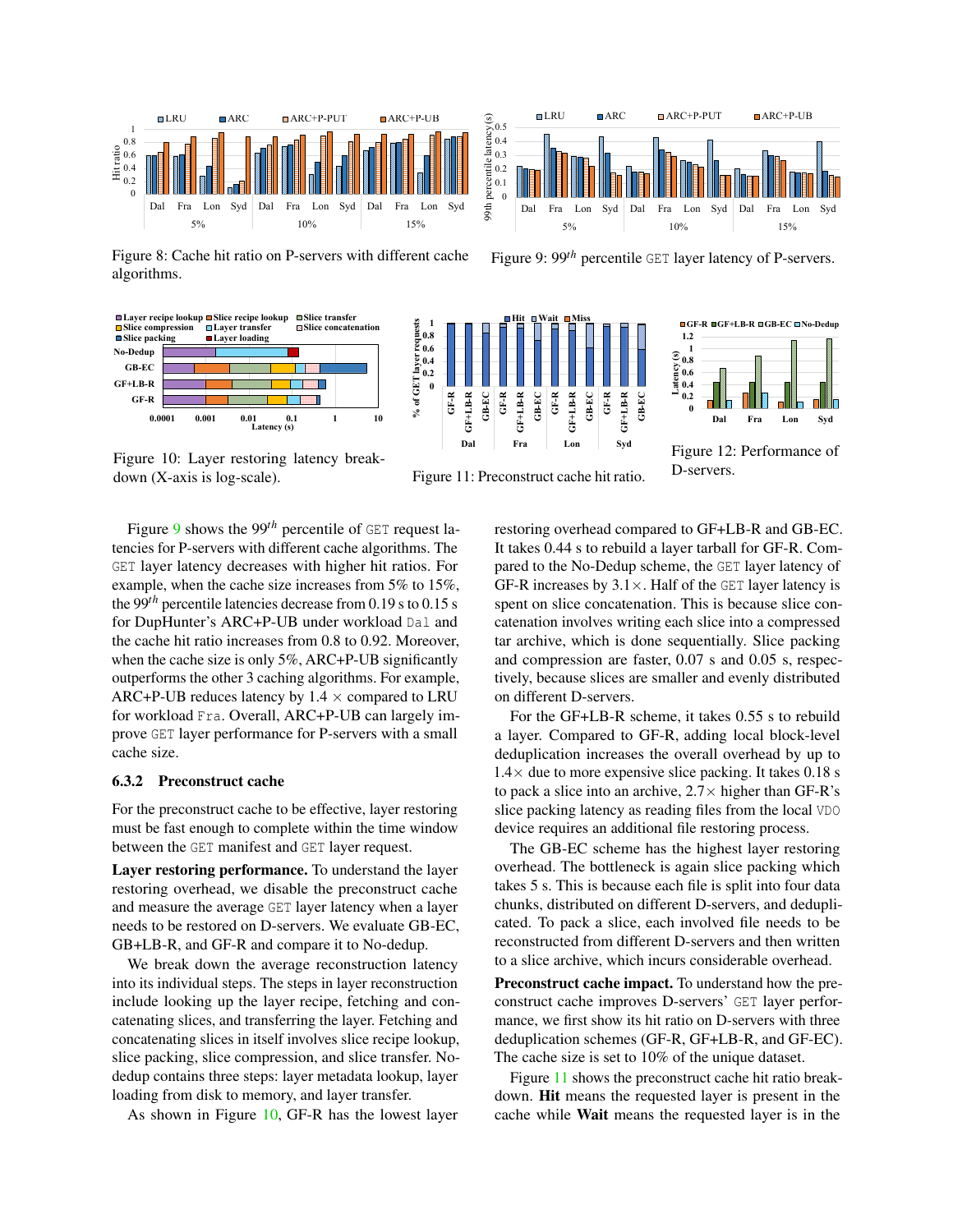<span id="page-11-0"></span>

Figure 13: Request wait ratio with different number of clients.

process of preconstruction and the request needs to wait until the construction process finishes. Miss means the requested layer is neither present in the cache nor in the process of preconstruction. As shown in the figure, GF-R has the highest hit ratio, e.g., 0.98 for the Dal workload. Correspondingly, GF-R also has the lowest wait and miss ratios because it has the lowest restoring latency and a majority of the layers can be preconstructed on time.

Note that the miss ratio of the preconstruct cache is slightly lower than that of the perfetch cache across all traces. This is because we use an in-memory buffer to hold the layer archives that are in the process of construction to avoid disk I/O. After preconstruction is done, the layers are flushed to the on-disk preconstruct cache. In this case, many requests can be served directly from the buffer and consequently, layer preconstruction does not immediately trigger cache eviction like layer prefetching. The preconstruct cache eviction is delayed til the layer preconstruction finishes.

GF+LB-R shows a slightly higher wait ratio than GF-R. Eg., the wait ratios for GF-R and GF+LB-R are 0.04 and 0.06, respectively under workload Syd. This is because the layer restoring latency of GF+LB-R is slightly higher than GF-R. GB-EC's wait ratio is the highest. Under workload Syd, 39% of GET layer requests are waiting for GB-EC as layers cannot be preconstructed on time.

Figure [12](#page-10-1) shows the corresponding average GET layer latencies of D-servers compared to No-dedup. GF-R and GF+LB-R increase the latency by  $1.04 \times$  and  $3.1 \times$ , respectively, while GB-EC adds a  $5\times$  increase. This is due to GB-EC's high wait ratios.

Scalability. To analyze the scalability of the preconstruct cache under higher load, we increase the number of concurrent clients sending GET layer requests, and measure the request wait ratio (Figure  $13$ ) and the average wait time (Figure [14\)](#page-11-0).

Under workload Fra and Syd, the wait ratio for GB-EC increases dramatically with the number of concurrent clients. For example, the wait ratio increases from 15% to 28% as the number of concurrent clients increases from 50 to 300. This is because the layer restore latency for GB-EC is higher and with more concurrent client requests, more requested layers cannot be preconstructed on time. Under workload Lon and Dal, the wait ratio for



Figure 14: Average wait time with different number of clients (Y-axis is log-scale).

GB-EC remains stable. This is because the client requests are highly skewed. A small number of clients issue the majority of GET layer requests. Correspondingly, GB-EC also has the highest wait time. Under workload Fra and Syd, the average wait time increases from 0.6 s to 1.1 s and 0.4 s to 1.4 s respectively as the number of clients increases from 50 to 300 for GB-EC.

Although some layers cannot be preconstructed before the GET layer requests arrive, the preconstruct cache can still reduce the overhead because layer construction starts prior to the arrival of the GET requests. This is shown by the fact that the wait times are significantly lower than the layer construction times. For GF-R and GF+LB-R, the average wait times are only 0.001 s and 0.003 s, respectively under workload Dal. When the number of concurrent clients increases, the average wait time of GF-R and GF+LB-R remains low. This means that the majority of layers can be preconstructed on time for both GF-R and GF+LB-R, and the layers that cannot be preconstructed on time do not incur high overhead.

#### 7 Conclusion

We presented DupHunter, a new Docker registry architecture that provides flexible and high performance deduplication for container images and reduces storage utilization. DupHunter supports multiple configurable deduplication modes to meet different space saving and performance requirements. Additionally, it parallelizes layer reconstruction locally and across the cluster to further mitigate overheads. Moreover, by exploiting knowledge of the application domain, DupHunter introduces a twotier storage hierarchy with a novel layer prefetch/preconstruct cache algorithm based on user access patterns. DupHunter's prefetch cache can improve GET latencies by up to  $2.8\times$  while the preconstruct cache can reduce the restore overhead by up to  $20.9 \times$  compared to the state of the art.

# Acknowledgments

We are thankful to the anonymous reviewers and our shepherd Abhinav Duggal for their valuable feedback. This work is sponsored in part by the National Science Foundation under grants CCF-1919113, CNS-1405697, CNS-1615411, and OAC-2004751.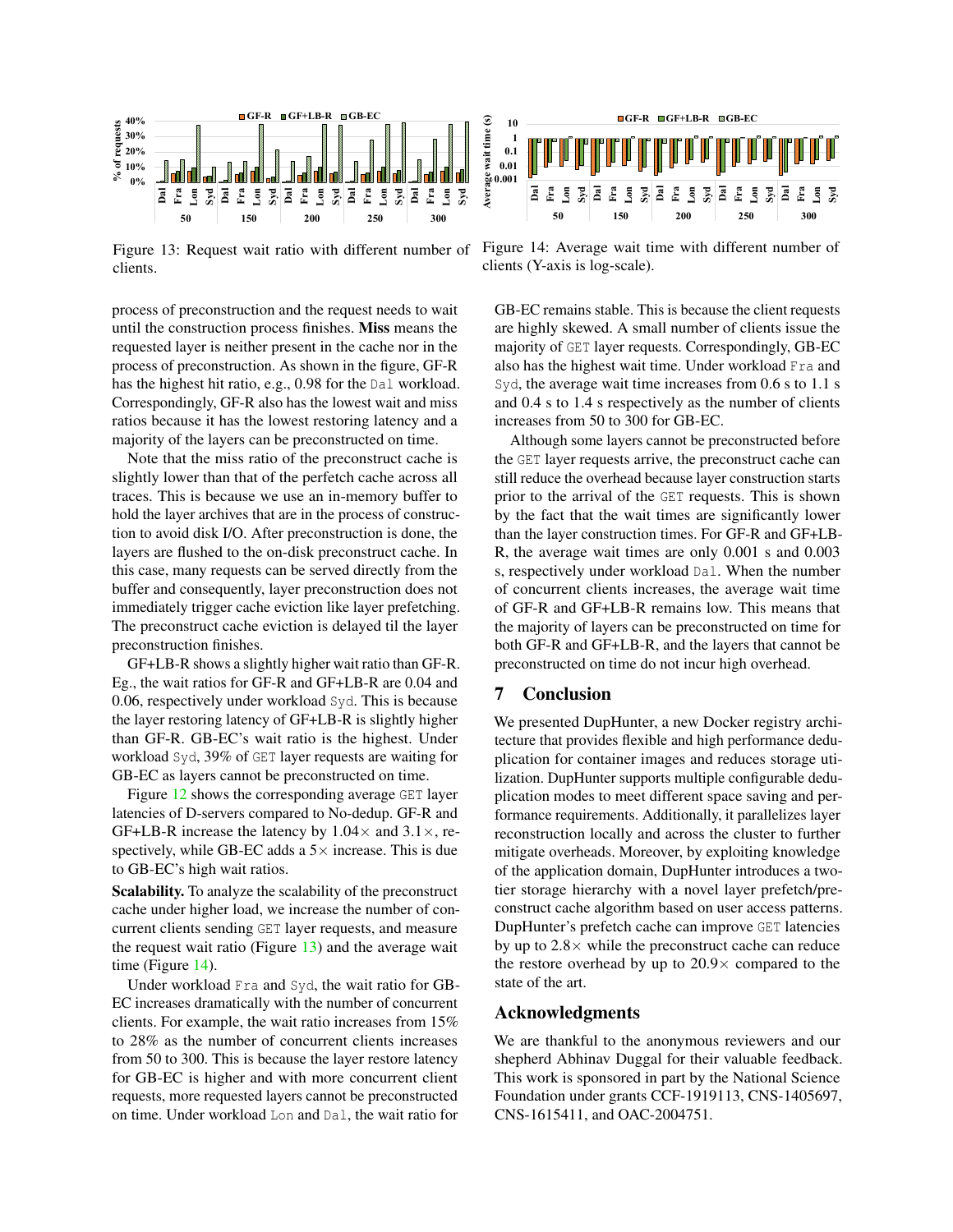#### References

- <span id="page-12-13"></span>[1] Aliyun Open Storage Service (Aliyun OSS). [https://cn.aliyun.com/product/oss?spm=](https://cn.aliyun.com/product/oss?spm=5176.683009.2.4.Wma3SL) [5176.683009.2.4.Wma3SL](https://cn.aliyun.com/product/oss?spm=5176.683009.2.4.Wma3SL).
- <span id="page-12-0"></span>[2] Docker. <https://www.docker.com/>.
- <span id="page-12-7"></span>[3] Docker Hub. <https://hub.docker.com/>.
- <span id="page-12-6"></span>[4] Dockerfile. [https://docs.docker.com/](https://docs.docker.com/engine/reference/builder/) [engine/reference/builder/](https://docs.docker.com/engine/reference/builder/).
- <span id="page-12-14"></span>[5] Microsoft azure storage. [https://azure.](https://azure.microsoft.com/en-us/services/storage/) [microsoft.com/en-us/services/storage/](https://azure.microsoft.com/en-us/services/storage/).
- <span id="page-12-27"></span>[6] Redis. <https://redis.io/>.
- <span id="page-12-1"></span>[7] K. Adams and O. Agesen. A Comparison of Software and Hardware Techniques for x86 Virtualization. *ACM SIGOPS Operating Systems Review*, 40(5):2–13, 2006.
- <span id="page-12-17"></span>[8] Alfred Krohmer. Proposal: Deduplicated storage and transfer of container images. [https://gist.github.com/devkid/](https://gist.github.com/devkid/5249ea4c88aab4c7bff1b34c955c1980) [5249ea4c88aab4c7bff1b34c955c1980](https://gist.github.com/devkid/5249ea4c88aab4c7bff1b34c955c1980).
- <span id="page-12-8"></span>[9] Amazon. Amazon elastic container registry. [https:](https://aws.amazon.com/ecr/) [//aws.amazon.com/ecr/](https://aws.amazon.com/ecr/).
- <span id="page-12-3"></span>[10] Amazon. Containers on aws. [https://aws.](https://aws.amazon.com/containers/services/) [amazon.com/containers/services/](https://aws.amazon.com/containers/services/).
- <span id="page-12-15"></span>[11] A. Anwar, M. Mohamed, V. Tarasov, M. Littley, L. Rupprecht, Y. Cheng, N. Zhao, D. Skourtis, A. S. Warke, H. Ludwig, D. Hildebrand, and A. R. Butt. Improving Docker Registry Design Based on Production Workload Analysis. In *16th USENIX Conference on File and Storage Technologies (FAST)*, 2018.
- <span id="page-12-10"></span>[12] N. Bonvin, T. G. Papaioannou, and K. Aberer. A Self-organized, Fault-tolerant and Scalable Replication Scheme for Cloud Storage. In *1st ACM Symposium on Cloud Computing (SoCC)*, 2010.
- <span id="page-12-23"></span>[13] Btrfs. [https://btrfs.wiki.kernel.org/](https://btrfs.wiki.kernel.org/index.php/Deduplication) [index.php/Deduplication](https://btrfs.wiki.kernel.org/index.php/Deduplication).
- <span id="page-12-16"></span>[14] R. S. Canon and D. Jacobsen. Shifter: Containers for HPC. In *Cray User Group*, 2016.
- <span id="page-12-22"></span>[15] Z. Cao, H. Wen, F. Wu, and D. H. Du. {ALACC}: Accelerating restore performance of data deduplication systems using adaptive look-ahead window assisted chunk caching. In *16th* {*USENIX*} *Conference on File and Storage Technologies (*{*FAST*} *18)*, pages 309–324, 2018.
- <span id="page-12-24"></span>[16] Ceph. [https://docs.ceph.com/docs/master/](https://docs.ceph.com/docs/master/dev/deduplication/) [dev/deduplication/](https://docs.ceph.com/docs/master/dev/deduplication/).
- <span id="page-12-2"></span>[17] Cloud Native Computing Foundation Projects. <https://www.cncf.io/projects/>.
- <span id="page-12-25"></span>[18] B. Compression and Deduplication. [https://](https://tinyurl.com/vgvb7wu) [tinyurl.com/vgvb7wu](https://tinyurl.com/vgvb7wu).
- <span id="page-12-5"></span>[19] Datadog. 8 Surprising Facts about Real Docker Adoption. [https://www.datadoghq.](https://www.datadoghq.com/docker-adoption/) [com/docker-adoption/](https://www.datadoghq.com/docker-adoption/).
- <span id="page-12-11"></span>[20] Docker. Docker Registry. [https://github.com/](https://github.com/docker/distribution) [docker/distribution](https://github.com/docker/distribution).
- <span id="page-12-12"></span>[21] Docker. Docker Registry HTTP API V2. [https://github.com/docker/distribution/](https://github.com/docker/distribution/blob/master/docs/spec/api.md) [blob/master/docs/spec/api.md](https://github.com/docker/distribution/blob/master/docs/spec/api.md).
- <span id="page-12-18"></span>[22] DockerSlim. <https://dockersl.im>.
- <span id="page-12-20"></span>[23] M. Fu, D. Feng, Y. Hua, X. He, Z. Chen, W. Xia, F. Huang, and Q. Liu. Accelerating Restore and Garbage Collection in Deduplication-based Backup Systems via Exploiting Historical Information. In *USENIX Annual Technical Conference (ATC)*, 2014.
- [24] M. Fu, D. Feng, Y. Hua, X. He, Z. Chen, W. Xia, Y. Zhang, and Y. Tan. Design Tradeoffs for Data Deduplication Performance in Backup Workloads. In *13th USENIX Conference on File and Storage Technologies (FAST)*, 2015.
- <span id="page-12-21"></span>[25] Y. Fu, H. Jiang, N. Xiao, L. Tian, and F. Liu. AA-Dedupe: An Application-aware Source Deduplication Approach for Cloud Backup Services in the Personal Computing Environment. In *IEEE International Conference on Cluster Computing (Cluster)*, 2011.
- <span id="page-12-26"></span>[26] GNU Tar. Basic Tar Format. [https:](https://www.gnu.org/software/tar/manual/html_node/Standard.html) [//www.gnu.org/software/tar/manual/html\\_](https://www.gnu.org/software/tar/manual/html_node/Standard.html) [node/Standard.html](https://www.gnu.org/software/tar/manual/html_node/Standard.html).
- <span id="page-12-9"></span>[27] Google. Google container registry. [https://](https://cloud.google.com/container-registry/) [cloud.google.com/container-registry/](https://cloud.google.com/container-registry/).
- <span id="page-12-4"></span>[28] Google compute engine. Google Compute Engine. <https://cloud.google.com/compute/>.
- <span id="page-12-19"></span>[29] K. Gschwind, C. Adam, S. Duri, S. Nadgowda, and M. Vukovic. Optimizing Service Delivery with Minimal Runtimes. In *International Conference on Service-Oriented Computing (ICSOC)*, 2017.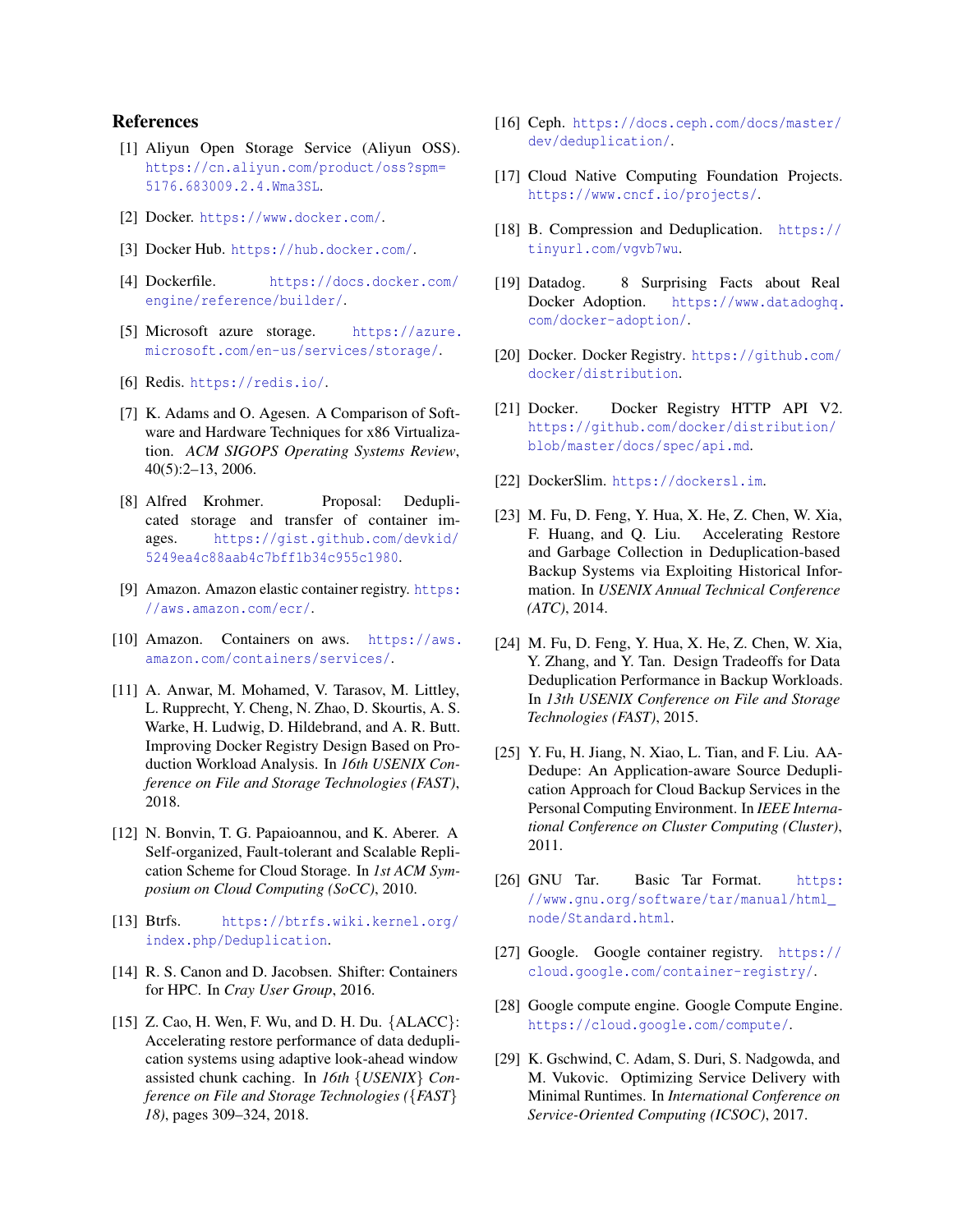- <span id="page-13-10"></span>[30] T. Harter, B. Salmon, R. Liu, A. C. Arpaci-Dusseau, and R. H. Arpaci-Dusseau. Slacker: Fast Distribution with Lazy Docker Containers. In *14th USENIX Conference on File and Storage Technologies (FAST)*, 2016.
- <span id="page-13-1"></span>[31] IBM Cloud Kubernetes Service. Ibm cloud kubernetes service. [https://www.ibm.com/cloud/](https://www.ibm.com/cloud/container-service) [container-service](https://www.ibm.com/cloud/container-service).
- <span id="page-13-3"></span>[32] IBM Cloud Kubernetes Service. S3 storage driver. [https://docs.docker.com/registry/](https://docs.docker.com/registry/storage-drivers/s3/) [storage-drivers/s3/](https://docs.docker.com/registry/storage-drivers/s3/).
- <span id="page-13-11"></span>[33] K. Jayaram, C. Peng, Z. Zhang, M. Kim, H. Chen, and H. Lei. An Empirical Analysis of Similarity in Virtual Machine Images. In *Middleware Industry Track Workshop*, 2011.
- <span id="page-13-19"></span>[34] jdupes. [https://github.com/jbruchon/](https://github.com/jbruchon/jdupes) [jdupes](https://github.com/jbruchon/jdupes).
- <span id="page-13-5"></span>[35] JFrog Artifcatory. [https://jfrog.com/](https://jfrog.com/artifactory/) [artifactory/](https://jfrog.com/artifactory/).
- <span id="page-13-12"></span>[36] K. Jin and E. L. Miller. The Effectiveness of Deduplication on Virtual Machine Disk Images. In *International Systems and Storage Conference (SYS-TOR)*, 2009.
- <span id="page-13-21"></span>[37] D. Karger, E. Lehman, T. Leighton, R. Panigrahy, M. Levine, and D. Lewin. Consistent Hashing and Random Trees: Distributed Caching Protocols for Relieving Hot Spots on the World Wide Web. In *29th Annual ACM Symposium on Theory of Computing (STOC)*, 1997.
- <span id="page-13-0"></span>[38] K. Kumar and M. Kurhekar. Economically Efficient Virtualization over Cloud Using Docker Containers. In *IEEE International Conference on Cloud Computing in Emerging Markets (CCEM)*, 2016.
- <span id="page-13-13"></span>[39] M. Lillibridge, K. Eshghi, and D. Bhagwat. Improving Restore Speed for Backup Systems that use Inline Chunk-based Deduplication. In *11th USENIX Conference on File and Storage Technologies (FAST)*, 2013.
- <span id="page-13-14"></span>[40] M. Lillibridge, K. Eshghi, D. Bhagwat, V. Deolalikar, G. Trezise, and P. Camble. Sparse Indexing: Large Scale, Inline Deduplication Using Sampling and Locality. In *7th USENIX Conference on File and Storage Technologies (FAST)*, 2009.
- <span id="page-13-9"></span>[41] M. Littley, A. Anwar, H. Fayyaz, Z. Fayyaz, V. Tarasov, L. Rupprecht, D. Skourtis, M. Mohamed, H. Ludwig, Y. Cheng, and A. R. Butt. Bolt: Towards a Scalable Docker Registry via Hyperconvergence.

In *IEEE International Conference on Cloud Computing (CLOUD)*, 2019.

- <span id="page-13-15"></span>[42] M. Lu, D. Chambliss, J. Glider, and C. Constantinescu. Insights for Data Reduction in Primary Storage: A Practical Analysis. In *International Systems and Storage Conference (SYSTOR)*, 2012.
- <span id="page-13-20"></span>[43] N. Megiddo and D. S. Modha. ARC: A Self-Tuning, Low Overhead Replacement Cache. In *2nd USENIX Conference on File and Storage Technologies (FAST)*, 2003.
- <span id="page-13-8"></span>[44] D. Meister, J. Kaiser, A. Brinkmann, T. Cortes, M. Kuhn, and J. Kunkel. A Study on Data Deduplication in HPC Storage Systems. In *International Conference on High Performance Computing, Networking, Storage and Analysis (SC)*, 2012.
- <span id="page-13-17"></span>[45] D. Meister, J. Kaiser, A. Brinkmann, T. Cortes, M. Kuhn, and J. Kunkel. A Study on Data Deduplication in HPC Storage Systems. In *International Conference on High Performance Computing, Networking, Storage and Analysis (SC)*, 2012.
- <span id="page-13-6"></span>[46] Microsoft. Azure container registry. [https://azure.microsoft.com/en-us/](https://azure.microsoft.com/en-us/services/container-registry/) [services/container-registry/](https://azure.microsoft.com/en-us/services/container-registry/).
- <span id="page-13-2"></span>[47] Microsoft Azure. [https://azure.microsoft.](https://azure.microsoft.com/en-us/) [com/en-us/](https://azure.microsoft.com/en-us/).
- <span id="page-13-16"></span>[48] A. Muthitacharoen, B. Chen, and D. Mazieres. A Low-bandwidth Network File System. In *ACM SIGOPS Operating Systems Review*, volume 35, 2001.
- <span id="page-13-18"></span>[49] M. Oh, S. Park, J. Yoon, S. Kim, K. Lee, S. Weil, H. Y. Yeom, and M. Jung. Design of global data deduplication for a scale-out distributed storage system. In *2018 IEEE 38th International Conference on Distributed Computing Systems (ICDCS)*, pages 1063–1073, 2018.
- <span id="page-13-22"></span>[50] E. J. O'Neil, P. E. O'Neil, and G. Weikum. The LRU-K page replacement algorithm for database disk buffering. *Acm Sigmod Record*, 22(2):297–306, 1993.
- <span id="page-13-4"></span>[51] OpenStack Swift storage driver. Openstack swift storage driver. [https://docs.docker.com/](https://docs.docker.com/registry/storage-drivers/swift/) [registry/storage-drivers/swift/](https://docs.docker.com/registry/storage-drivers/swift/).
- <span id="page-13-7"></span>[52] J. Paulo and J. Pereira. A survey and classification of storage deduplication systems. *ACM Computing Surveys (CSUR)*, 47(1):11, 2014.